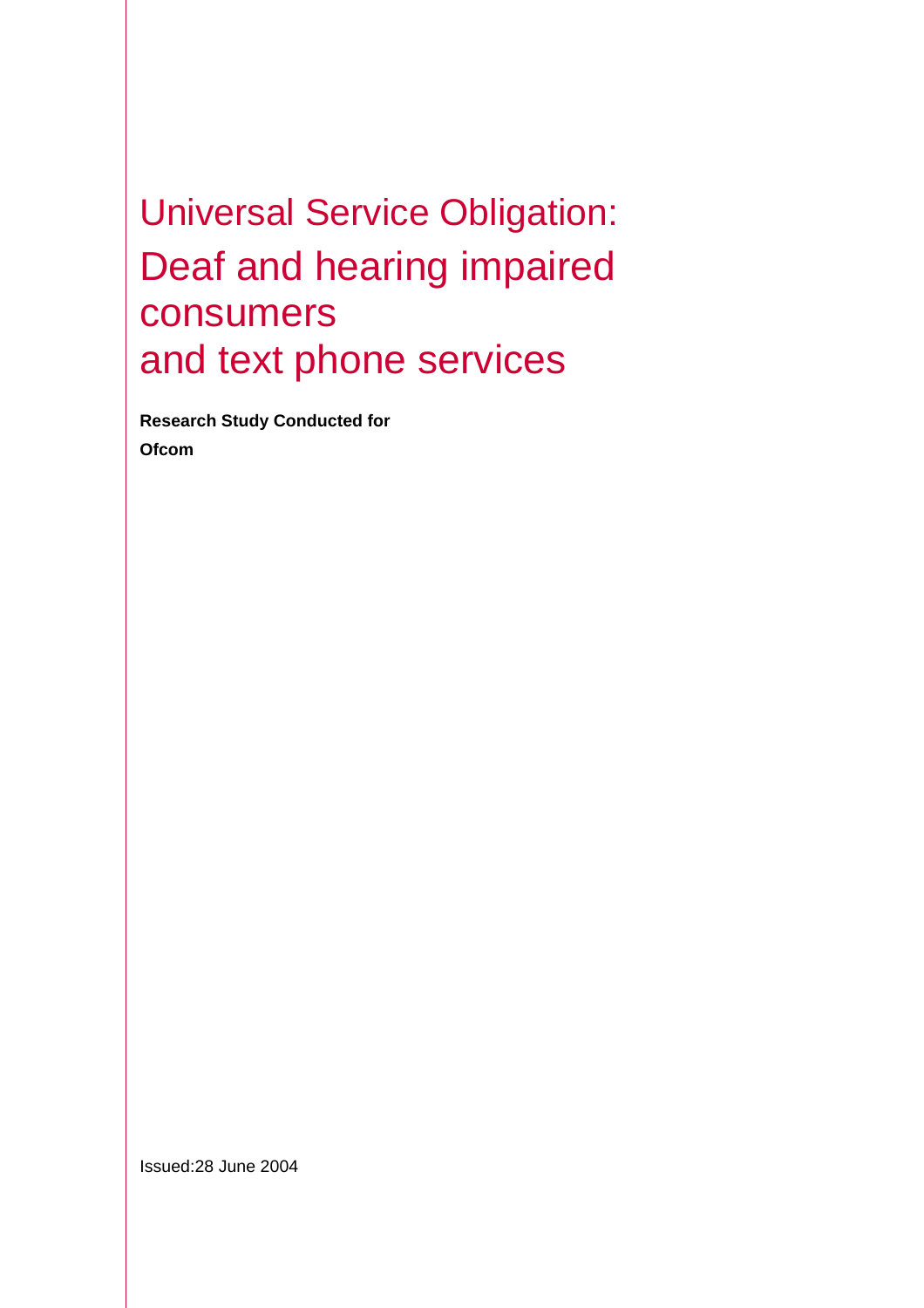## **Contents**

### Section **Page**

| Introduction                   |  |
|--------------------------------|--|
| <b>Executive Summary</b>       |  |
| netalk Service                 |  |
| The Future: Service Extensions |  |
| Conclusions                    |  |
| The Target and Communication   |  |
| Topic Guide                    |  |
|                                |  |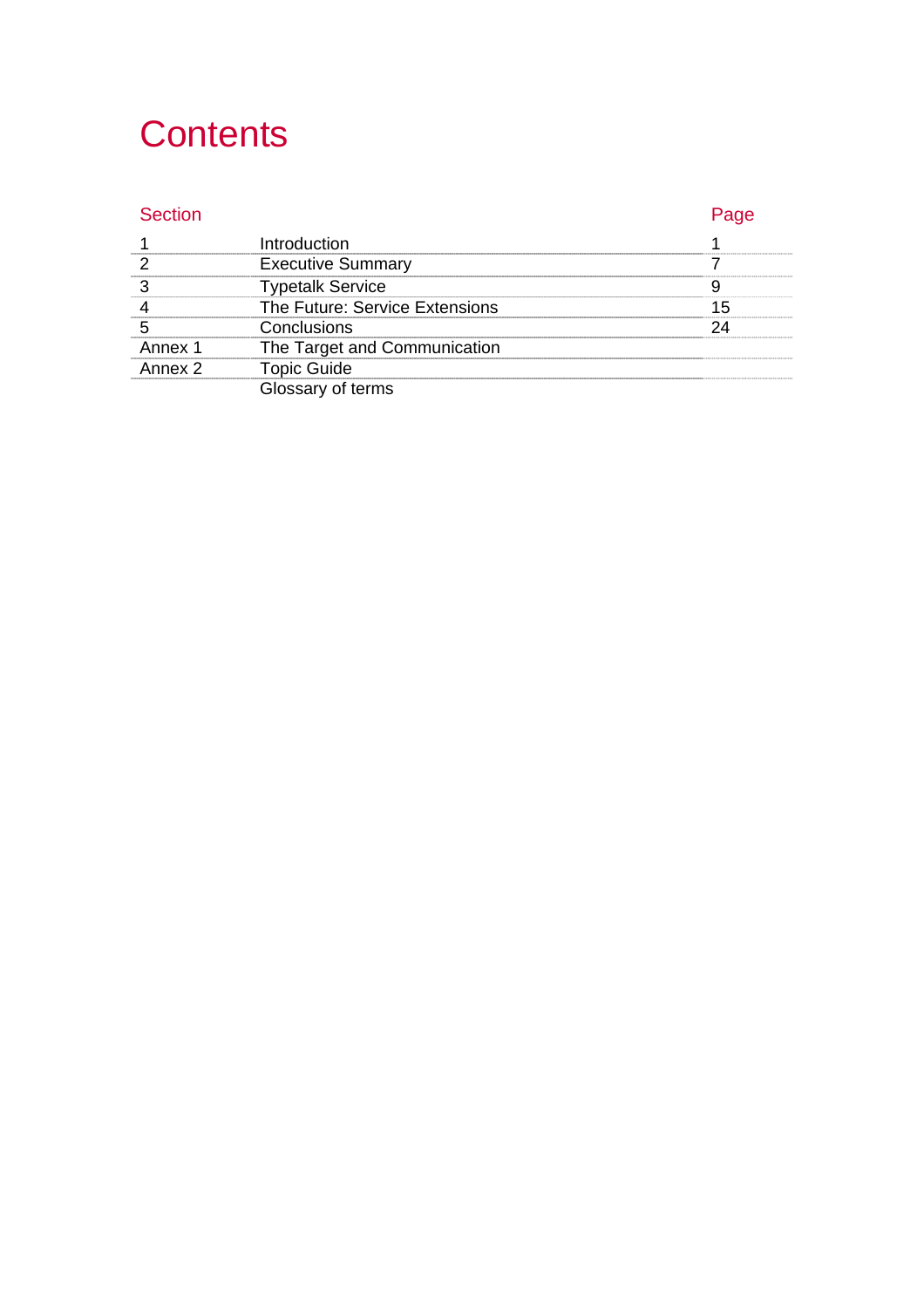## 1.Introduction

### **1.1 Background and Objectives**

This presents the findings from a qualitative study into the provision of text relay services for deaf and hearing impaired consumers, conducted by MORI Social Research Institute on behalf of Ofcom, the communications regulator.

A text relay service allows text phone users to call phone users (and vice versa) via a third party operator who translates text to speech. A text phone has a keyboard into which messages can be typed and a display screen to read messages. They are used primarily by deaf and speech impaired users and anyone else who is unable to use a standard telephone.

Research was commissioned with members of the deaf and hearing impaired communities, in order to develop understanding about the usage of, attitudes towards, and perceived benefits of textphone services. The aim is to assess the operation of text relay services and gather views on their marketing.

These over-arching aims formed four specific objectives:

- Assess the needs of customers when it comes to Typetalk services;
- Understand the usage of and attitudes towards the current service, and identify gaps in the service in terms of content or communication of provision;
- Understand the extent to which customers are familiar with the service, its features and comprehension of the provider's communication;
- Investigate the potential methods of enhancing/extending the service (text, SMS, video, web-based communication).

### **1.2 MORI's Approach**

In consultation with Ofcom, MORI Social Research Institute designed a combined methodology of mini-groups and depth interviews, in order to best meet the research objectives and to tailor the study to the requirements of the varied target communities, taking into account issues of sensitivity and practical involvement.

Mini-groups and depths permit focused investigation, particularly when language issues may make larger groups impractical and less productive. Groups and paired depths are particularly useful in allowing for an exchange of views between participants and for the testing of product concepts.

In order to capture the views of all text relay service users across the deaf and hearing impaired communities, three specific audiences were identified and targeted. These groups were:

- Hearing impaired non-signers hard of hearing people in Manchester.
- Profoundly deaf signers including both prelingually deaf and deafened participants in London.
- Profoundly deaf non-signers in London.

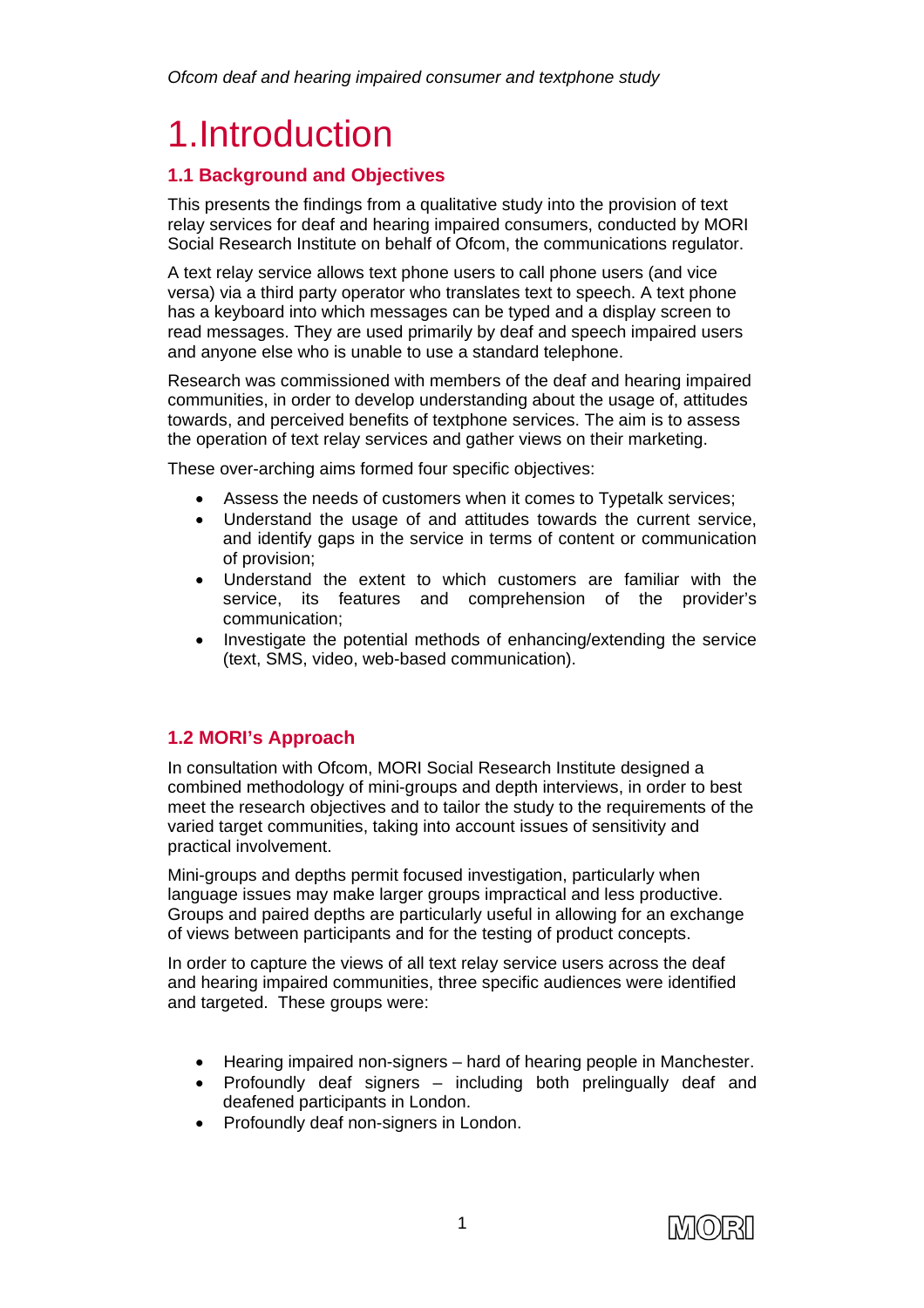These typologies reflect the broad range of text relay users, with their varied language skills and communication needs. In order that the groups and depths were accessible and inclusive to all, lipspeaker and sign interpreters were provided where appropriate, while the venue was equipped with a hearing loop.

In total two mini-groups, two paired depths and one individual depth interview were conducted within the London area. Interviewing did not take place in the North of England, the reasons for which are discussed in the *Evolution of the research* section below. The groups and depths were conducted at a central venue. All participants received an incentive for taking part and transport costs were provided.

| sian yi ku sakas                     |                       |                         |                              |                     |  |
|--------------------------------------|-----------------------|-------------------------|------------------------------|---------------------|--|
|                                      | Focus group/<br>depth | Age<br>group<br>(years) | Interpreter                  | No. of<br>attendees |  |
| Hearing<br>impaired: non-<br>signers | Paired depth          | 40-60                   | Lip-speaker/<br>hearing loop | 2                   |  |
| Hearing<br>impaired: non-<br>signers | Single depth          | 18-30                   | Lip-speaker                  | 1                   |  |
| Profoundly deaf<br>signers           | Mini-group            | $60+$<br>years          | Signer                       | 6                   |  |
| Profoundly deaf<br>signers           | Mini-group            | 18-30                   | Signer                       | 3                   |  |
| Profoundly deaf<br>non-signers       | Paired depth          | 18-30                   | Lip-speaker                  | $\overline{2}$      |  |
| Total<br>participants                |                       |                         |                              | 14                  |  |
|                                      |                       |                         |                              | Source: MORI        |  |

The research comprised the following:

**Fieldwork breakdown** 

Each group was conducted using a topic guide (see appendices), which acted as a starting point for discussion and ensured that key topics were discussed. However, the topic guide is just a guide, and where pertinent views and opinions arose spontaneously in the course of discussion these were incorporated and explored.

### **1.3 Recruitment channels**

A number of different recruitment methods were used to ensure that different segments of the deaf and hearing impaired population were accessed.<sup>1</sup>

  $1$  Footnote: according to RNID figures there are approximately 9 million deaf and hard of hearing people in the UK the majority of which experience mild to moderate deafness.

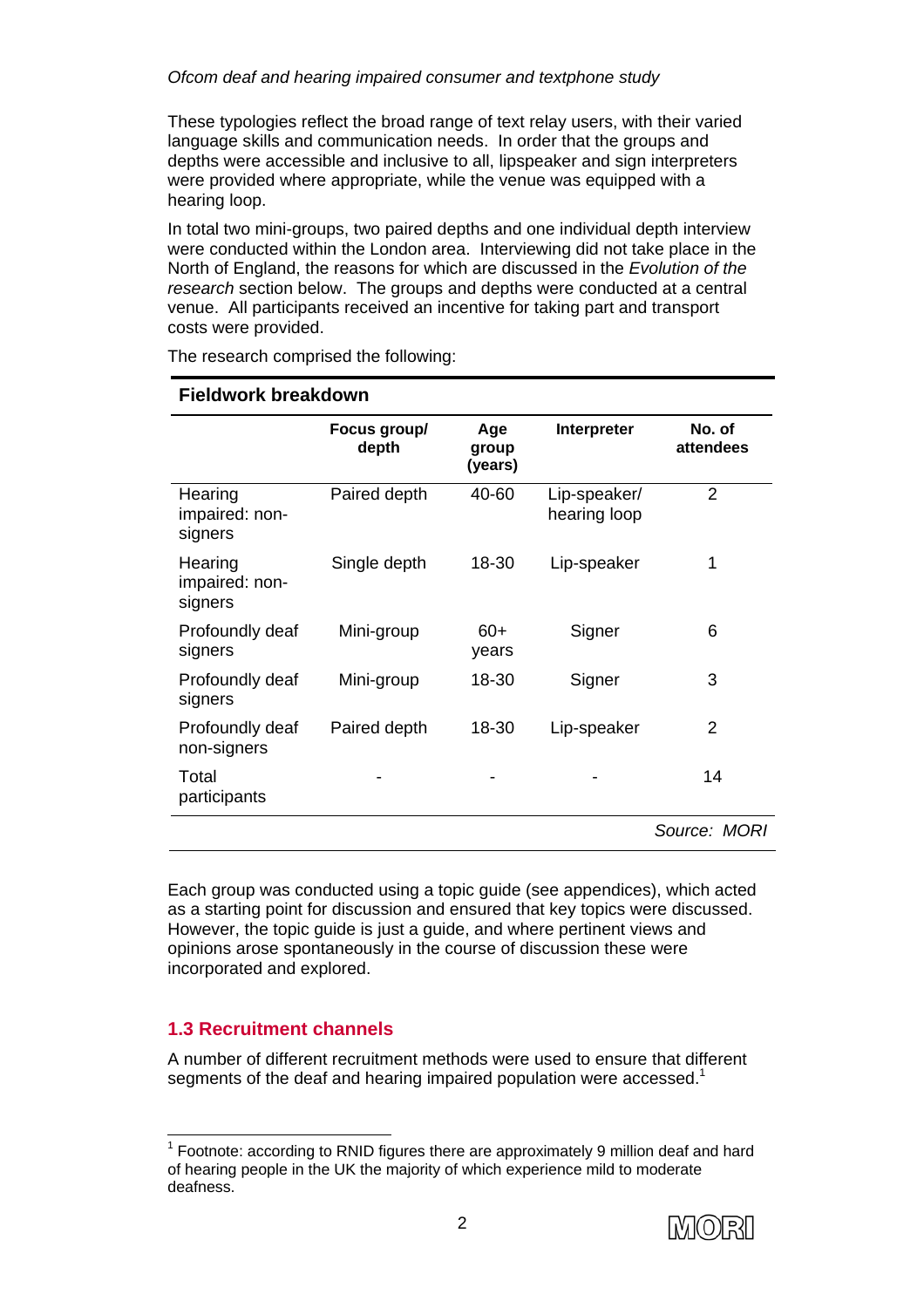A recruitment letter and questionnaire were faxed and emailed to organisations, which had been identified through desk research on the internet and by Typetalk conversations with organisations such as the RNID, DeafPlus, Royal Deaf Association, Hearing Concern and UK Hard of Hearing. A particular emphasis was placed on identifying 'low visibility' local clubs and associations, in addition to national organisations.

Over 75 organisations were approached directly and in addition a mail-out was sent to the DeafUK email distribution list, which represents over 450, deaf or hearing impaired individuals and organisations throughout the UK.

At a local level, specialist recruiters were commissioned by MORI to approach local organisations and services. This allowed a face to face approach with recruiters attending 'club nights' and distributing recruitment information. This also permitted a 'snowballing' of contacts, as members recommended acquaintances to approach. We also posted on as many websites as possible, and researchers themselves joined several discussion boards and chat groups where we spoke online with deaf and hard of hearing people.

This variety of methods encouraged an element of **self-selection**. Particularly in the case of the profoundly deaf, some members of the deaf community described themselves as politically active, and held 'campaigning credentials' and strong political opinions. The natural falling out of different levels of activism reflects the variety of views that exist within the deaf community, although it should be noted that the research generally reflects a cross-section of 'ordinary' opinion. This profile is reflected in the response to the product concepts we showed. Often, research among the deaf involves speaking with highly activist members of the community and the kinds of technologies under discussion may well provoke different responses.

Across the study as a whole and where practicable, a cross-section of age groups and backgrounds were recruited in order to properly contextualise the findings and permit a comparative analysis between the various groups..

### **1.4 Evolution of the research**

Recruiting in the deaf and hard of hearing communities proved to be very challenging, and the process provided a number of lessons that were used to inform both the continuing research process and the research findings themselves.

- **Fluid self definition** To an extent research definitions of disability are arbitrary. Each target community contains a wide variety of conditions and degrees. The identity adopted i.e. "profoundly deaf vs hearing impaired" or "signer vs non-signer", is often a choice made by the individual based on context, identity, politics etc, and changes according to the nature of discussion. Various participants chose to use a 'BSL/SSL identity' in certain parts of the discussion, by signing to us; but were also able to use an 'English based identity' by using lip-reading, at different points in the same discussion. This fluidity in definition is important for Ofcom the providers to consider when making provision for 'signers' and 'non-signers' in phone services.
- **Sliding linguistic spectrum not a clear definition Even when** adopting an identity, there are overlapping traits. Those who do not use British Sign Language (BSL) as their first or preferred language used some element of signing in their communication at different

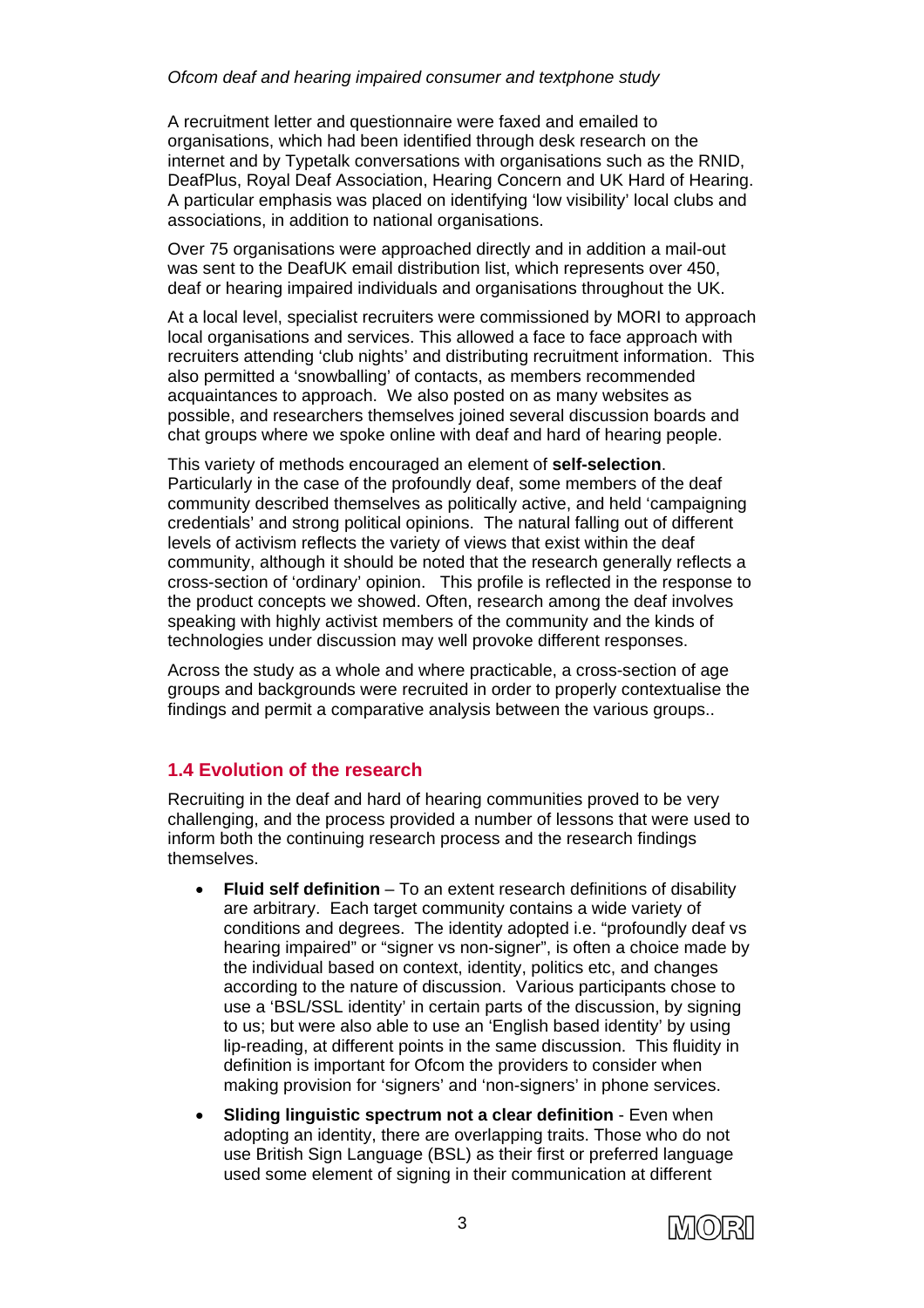times. Some are adamant they are multi-lingual, and will respond on the basis of whichever language they feel most fluent in that circumstance. The RNID assert that there are 50,000 to 70,000 signers in the UK: this is an estimate, and our recruitment process highlights the difficulty of pinning down figures for 'first or preferred language'. This recruitment issue also highlighted the difficulty in making provision for 'signers' and 'non signers' given that the response to provision may be mediated by political concerns as well as communication concerns.

- **Caution** Many deaf groups and associations reacted with suspicion, when approached to take part, citing concerns over misinterpretation by the hearing community or past experience of being ignored. Ofcom, indeed, were contacted directly by participants who had been contacted at second- or third-hand by our recruiters, and asked explicitly about the legitimacy of the project. This is an unusual response to research requests!
- **Weaker sense of community** Hard of hearing participants tend to associate less with a sense of 'community' and are harder to reach through snowballing. There appears to be a weaker identity than that found in the profoundly deaf community, plus fewer active local organisations.
- **T-switch** Hard of hearing participants tend to use other communication solutions e.g. t-switch<sup>2</sup> rather than Typetalk and are less likely to own a minicom. There is also resistance to being pigeonholed with the deaf community, and greater association with the hearing community, which makes recruitment based on usage more complex.

The recruitment issues themselves provide learning on the ways to identify and communicate with the target communities.

In a number of instances organisations and individuals were, after reassurances, keen to take part but were unable to attend on a specific date or were based in other cities or towns in the UK. In order to include their comments MORI prepared a short self-completion questionnaire, based on the topic guide and emailed or faxed this to three organisations: two representing the hard of hearing and one the profoundly deaf, and three individuals.

### **1.5 Interpretation of data**

This project was a process of qualitative research designed to explain and uncover some of the types of usage, attitudes and mental constructs that exist in the deaf community. The research does not quantify these but rather seeks to provide useful insights into how some rational and emotional attitudes are adopted and held.

Qualitative research is designed to be *illustrative* rather than *statistically representative* and therefore, does not allow conclusions to be drawn about the extent to which something is happening. The research will be most useful in highlighting ideas and insights which can help in the development of

 $\frac{1}{2}$  T switch is a switch in a hearing aid that when switched to 'T' position can pick up sound from listening equipment like a loop system or telephone receiver.

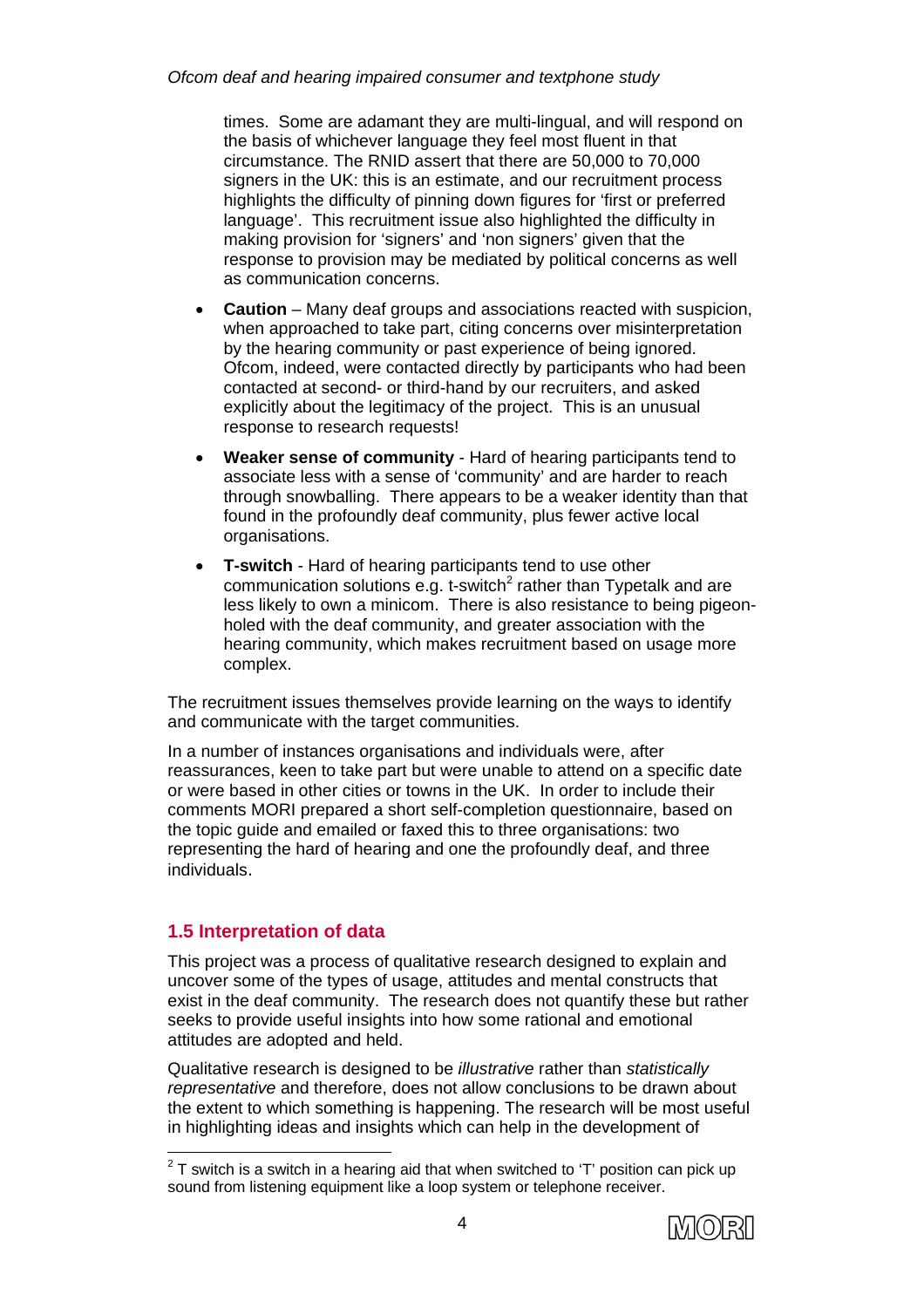services. It is not a substitute for quantitatively canvassing views across the target communities, about new service propositions. In addition, it is important to bear in mind that we are dealing with *perceptions* rather than *facts* (though strongly held perceptions do indeed form the reality of service provision for users).

Throughout the report, use is made of verbatim comments from participants. In the case of focus group verbatims, these may not always represent the views of the focus group as a whole, although in each case the verbatim is representative of at least a minority.

### **1.6 Report Layout**

The report begins with an analysis of the attitudes toward, and communication behaviour of the target communities and emerging trends, before focusing on specific services first by looking at current provision textrelay services, and then exploring three service extension concepts:

- The Target and Communication
- Typetalk/Textdirect
- The Future: Service Extensions
- Conclusions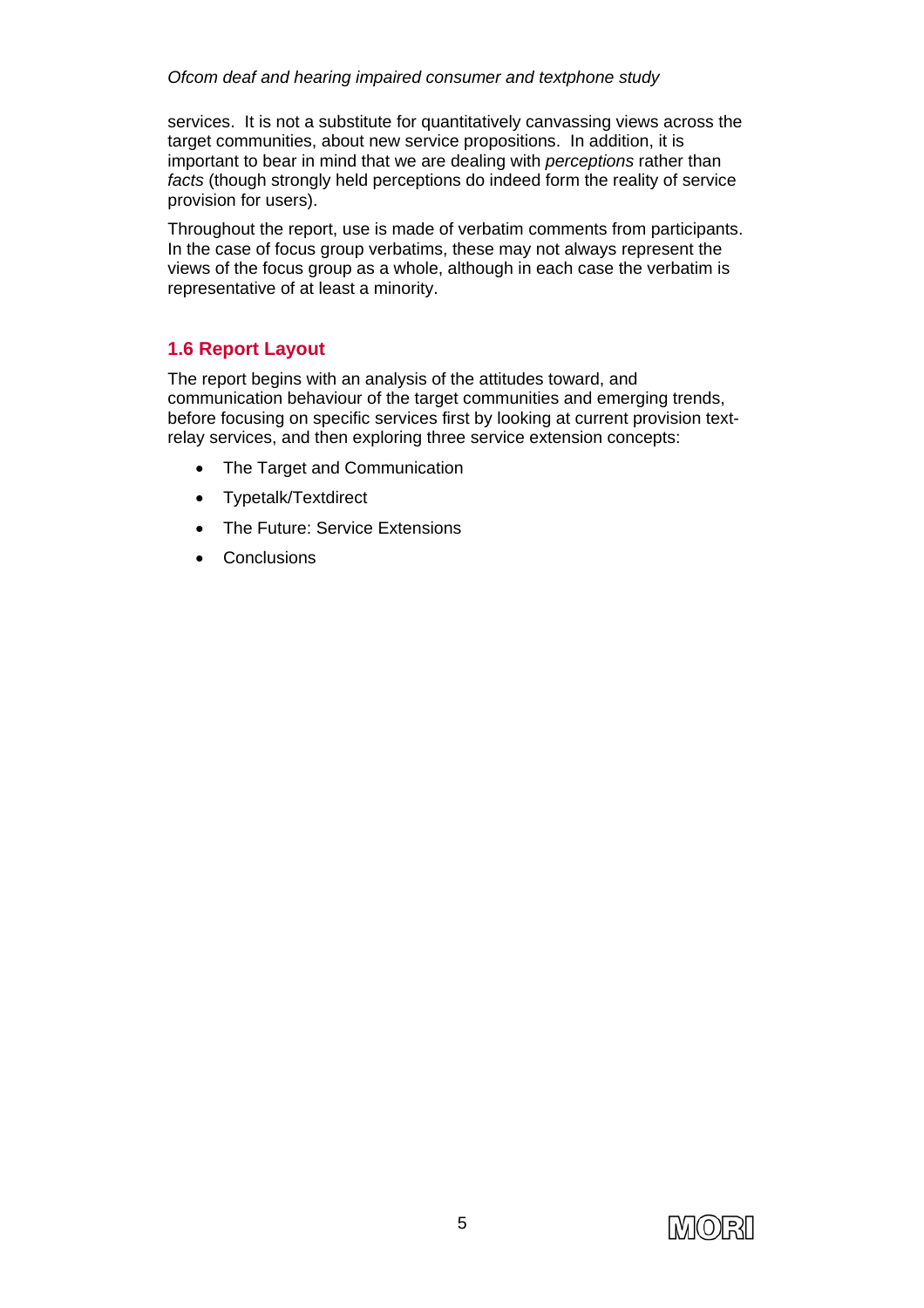### **1.8 Acknowledgements**

MORI Social Research Institute would like to thank the numerous local clubs and associations for their help and advice in this project, as well as those people who participated in the survey.

©MORI/J22365

Checked &Approved PP

Julian fluorpa

*Sarah Castell Paul Samuels Gayatri Ganesh*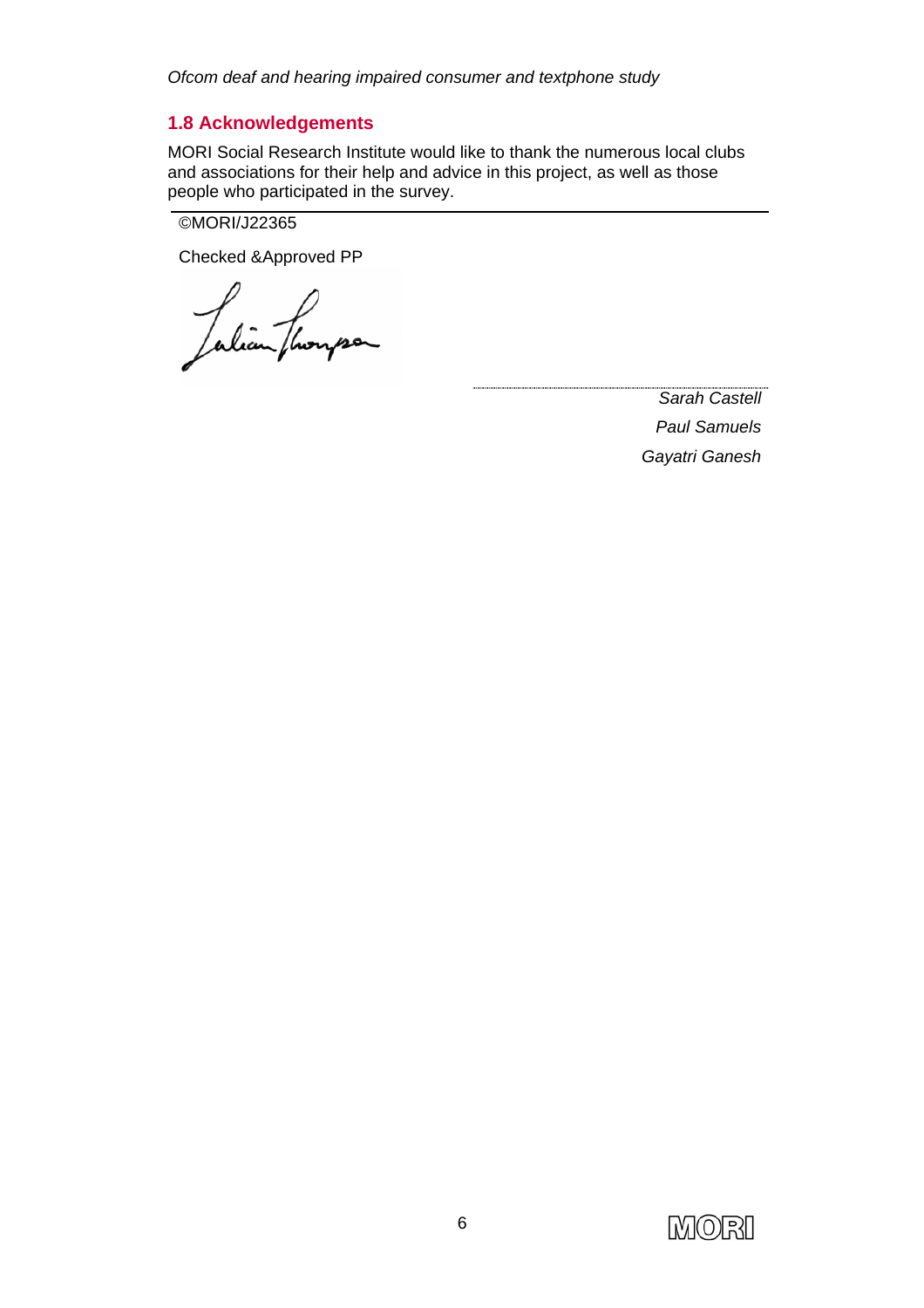# 2. Executive Summary

### **2.1 Key findings**

- Typetalk, the popular term for textphoning, is a familiar, convenient and well appreciated service. It remains the quickest way to contact the hearing community and resolve a call in realtime.
- Typetalk preserves the default normality of the telephone for the deaf community. It is however, perceived to be outdated and a one size fits all model of provision, behind modern trends towards personalisation and convergence technologies.
- Technical problems affect the usability of the service. It is largely unable to deal with call steering and answer-phones and operator shortages lead to calls being cut short or calls to the service unanswered.
- Typetalk conversations are perceived to lack emotional flexibility and spontaneity. Messages can often be long and formal with no opportunity for the deaf person to interrupt. The operator is an unknown quantity, often perceived as distant and mechanical, adding to the formal nature of the call and creating the impression that the emotional layer is absent.
- Service improvements look towards increased user control over the medium and content, which are tied to perceptions of independence and equality with the hearing community.
- Marketing and communications are well received when they value the deaf community as consumers in their own right, illustrating the range of services on offer and the practical benefits. Personalised and bundled services are recurring themes alongside clarity and emotional content.
- Services and marketing strategies are best received when developed with the advice and support of local deaf organisations. Suspicions remain that the hearing community develop solutions for situations as they perceive them, without consulting the deaf users.
- The hearing community may benefit from a campaign to raise awareness of textphone services. Most participants felt that the hearing community are wary of Typetalk calls. A textphone service designed to connect the deaf and hearing communities will be limited if either one is unfamiliar or unable to use it.
- Future service extensions reflect a compromise between an ideal service and practical offerings that work in the real world. The ideal is an organic multi-channel visual and text service that is owned by deaf community and convergent with other mediums, but not if this involves unproven technology that may lack the convenience and practicality of Typetalk.
- There is no need to replace the Typetalk service but there is strong desire for greater integration and connectivity with other

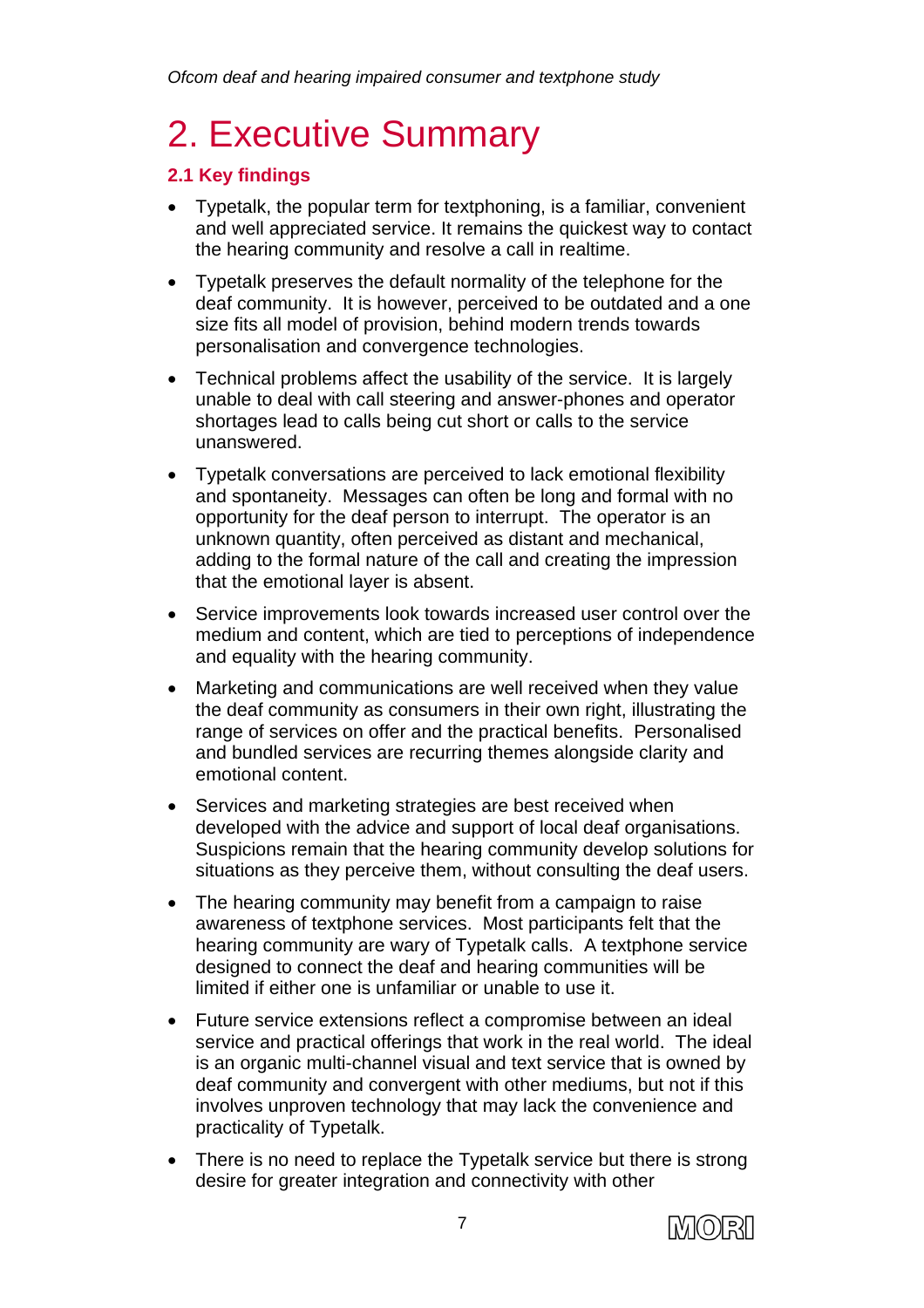technologies and for service providers to demonstrate that they value the deaf community.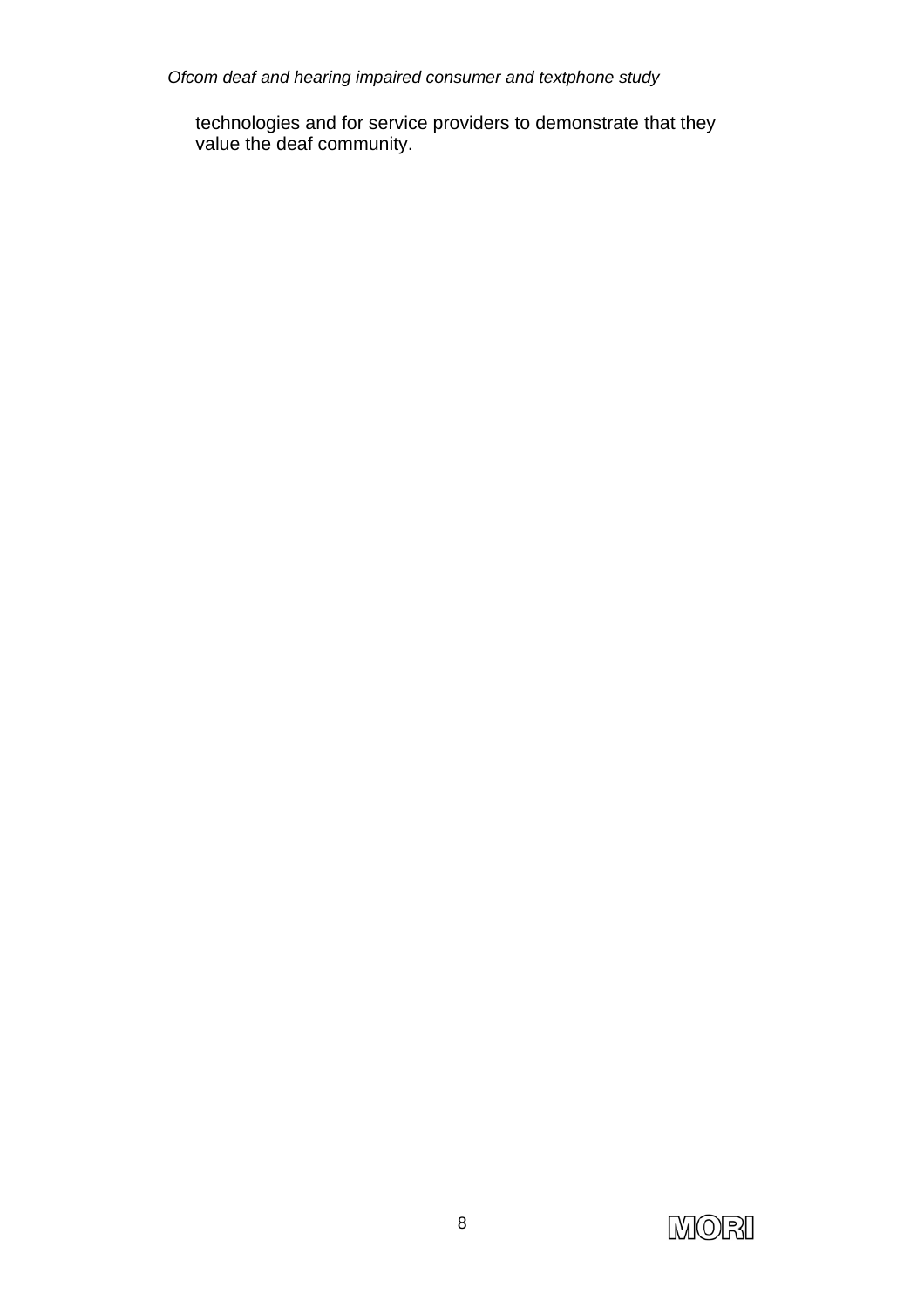# 3. Typetalk Service

Overall Typetalk is a well appreciated service. It is familiar, accessible and still the most preferred way of contacting a hearing person. Participants feel that the immediate, default normality that hearing people experience when using a telephone is preserved by Typetalk.

> *I would not be able to communicate without Typetalk*

(Female 18 to 30 profoundly deaf non signer)

*I use TextDirect everyday at work and I use it to arrange meetings and it's quite useful because you can get a quick reply.* 

(Male 18 to 30 profoundly deaf signer)

*I am very grateful for Typetalk*  (Female 18 to 30 hearing impaired)

As a basic service it is relied upon and has the mark of a tried and trusted brand. The TextDirect name is gradually filtering through though most still talk of text phoning as Typetalk.

All the limitations and complaints discussed throughout the research should be seen in the basically **positive** context of Typetalk appreciation. That said, it is important to remember that at present Typetalk is the only service provided specifically for the deaf community. The flexibility available through Typetalk is limited and this may contribute to a feeling that the deaf community is receiving a one size fits all service rather than communications solutions that are tailored to their needs.

### **3.1 Service limitations**

Through focus groups and depth interviews three limitations were identified:

- technical process
- operator communication
- penetration levels

All of these problem areas are described in terms of both technical and emotional components. The common thread linking all complaints and comments is the need for **a feeling of independence and control of the communication tool.**

### **3.2 Technical Process**

Participants experience problems getting through on the 18001/2 Typetalk service. A shortage of operators is experienced that leads to frustration and on occasion operators cutting off on long calls.

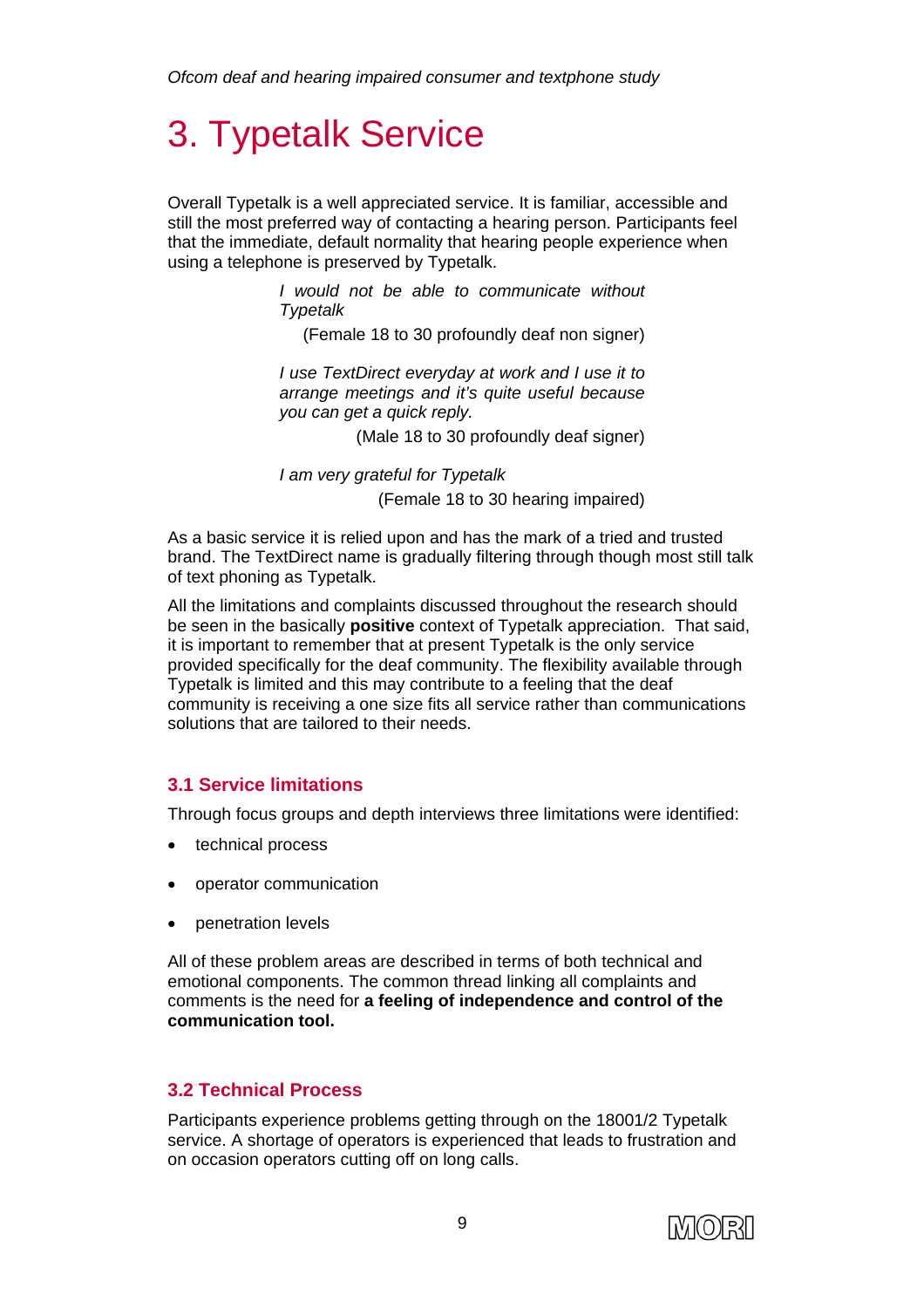*Sometimes if there's a shortage of operators at the Typetalk end it rings, rings, rings, waiting to connect to Typetalk, meanwhile the person you're ringing has put the phone down. When the operator finally does come on the phone they say the other party has hung up…* 

(Female 18 to 30 hearing impaired)

Participants in both the old and young age groups experience difficulties with call steering. Participants feel that menu options on automated services are too fast for operators to relay back and for the caller to choose an option. This makes the whole process cumbersome and on occasion it becomes impossible to access services such as local councils or housing departments.

> *I always have problems when I phone say PC World, they have automated systems… Typetalk sometimes can't keep up, so that's my major problem. I used Typetalk but the system was going too fast and in the end the operator said to me 'sorry, they're talking too fast, I can't keep up'.*

> > (Female 18 to 30 lip reader)

When calling answering machines participants feel that the caller does not have the option to cut off the call before it goes to machine. The hearing person has the option to disconnect a call at any time and not incur a charge.

> *…when you are contacting Typetalk and it's an answer phone you still have to pay. Hearing people if they hear an answering phone they just put the phone down, but if it's Typetalk you still have to pay.*

> > (Male 18 to 30 profoundly deaf signer)

All of these technical difficulties can give rise to a **sense of inequality with a hearing person.** 

### **3.3 Technical recommendations**

- Participants would appreciate a **follow up** text message or an explanation for why calls are disconnected.
- In relation to call steering and answerphone services, two female lip reader participants suggested an option that allows one to **pre-prepare** a message to the Typetalk operator to inform them what the conversation would be about. This would make it easier for both caller and operator to negotiate official calls and automated services.

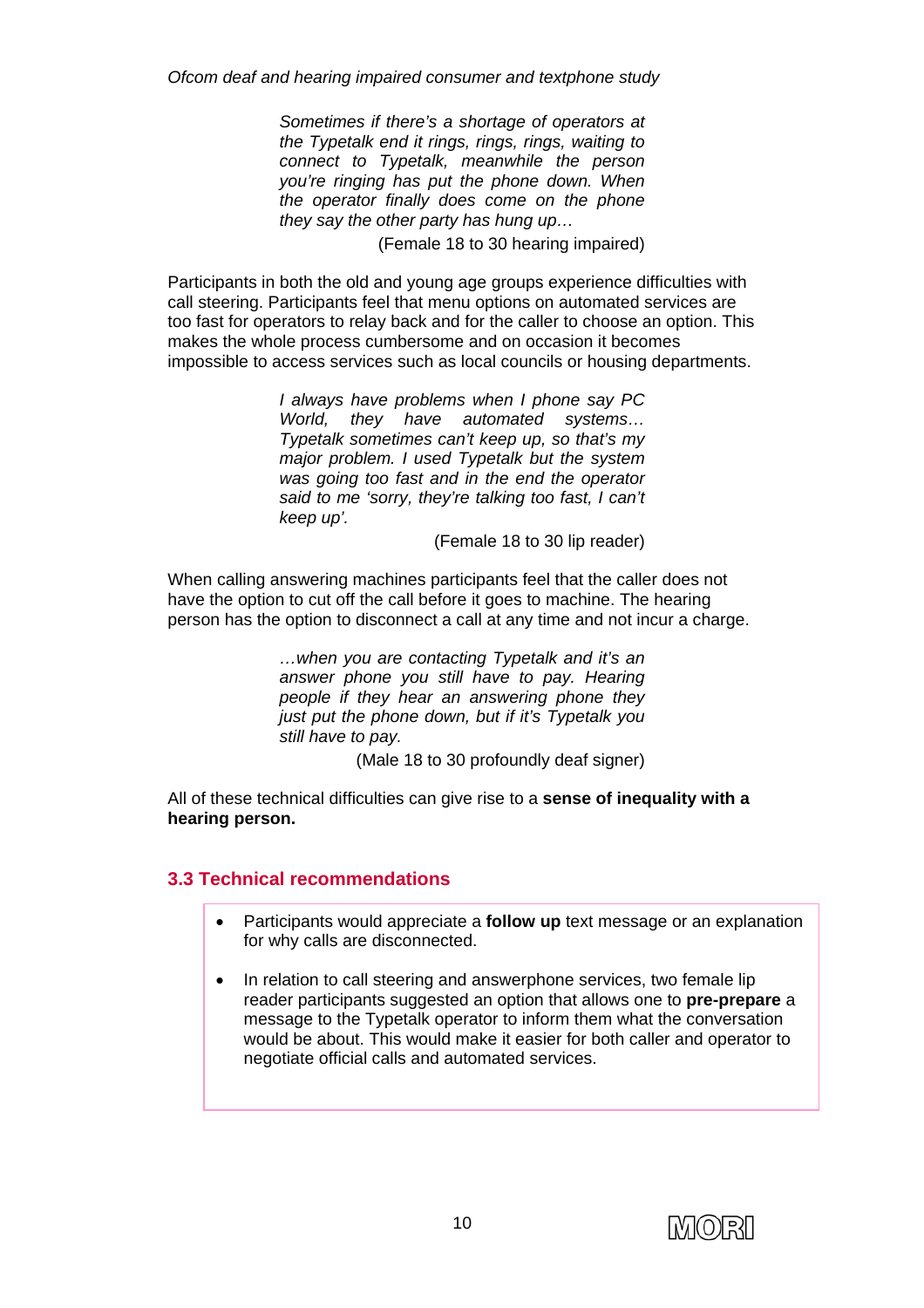### **3.4 Operator Communication**

There is a perception among participants that operators are cold and neutral which makes for stilted communication. A female respondent claims that as a child she thought Typetalk was a large machine. This indicates that a bland and lifeless image of Typetalk does exist, which contributes to a certain feeling that a Typetalk conversation can be unnatural and stilted.

> *When I was younger, I used to think Typetalk was a machine. I've never met a person who worked with Typetalk so I always thought they were machines. Sometimes when I'm using Typetalk they've put me on hold. I ended up having a conversation with Typetalk and that was the first time it really hit me, they are humans beings. It would be good if you could actually see them and their work place.*

> > (Female 18 to 30 lip reader)

Two participants were concerned that their emotions may not be communicated in the desired way. Deaf callers want to be assured that operators are not only relaying the content of messages, but also the emotions they are laden with.

> *When I'm on the phone to someone and I'm really angry, do they talk in an angry voice? If I put 'shout' in brackets do they really shout?*  (Female 18 to 30 lip reader)

There is a perceived lack of privacy given the inevitable presence of a third party. Some participants expressed concern about confidentiality clauses in relation to bank details or legal inquiries. Participants feel there is a lack of information about the confidentiality and anonymity of the calls.

### **3.5 Operator recommendations**

- On the one hand participants feel that operators are emotionally distant. They are concerned about whether the deaf person's emotions are being communicated accurately. On the other hand, participants feel that operators may be too invasive and a third party presence becomes a constraint to expressing themselves on their own terms. Guidance from the caller and the context of the call could be used to steer the **level of involvement** required by the operator.
- To create a more personalised service participants suggest including **information** about the Typetalk operators. One suggestion was for communications materials to carry a blurb about a Typetalk operator, their life, ambitions, and why they chose to work for Typetalk. This would raise the image of operators and the Typetalk service in general, making it seem more accessible, less mechanical with the objective of eroding the image of a cold and distant service.

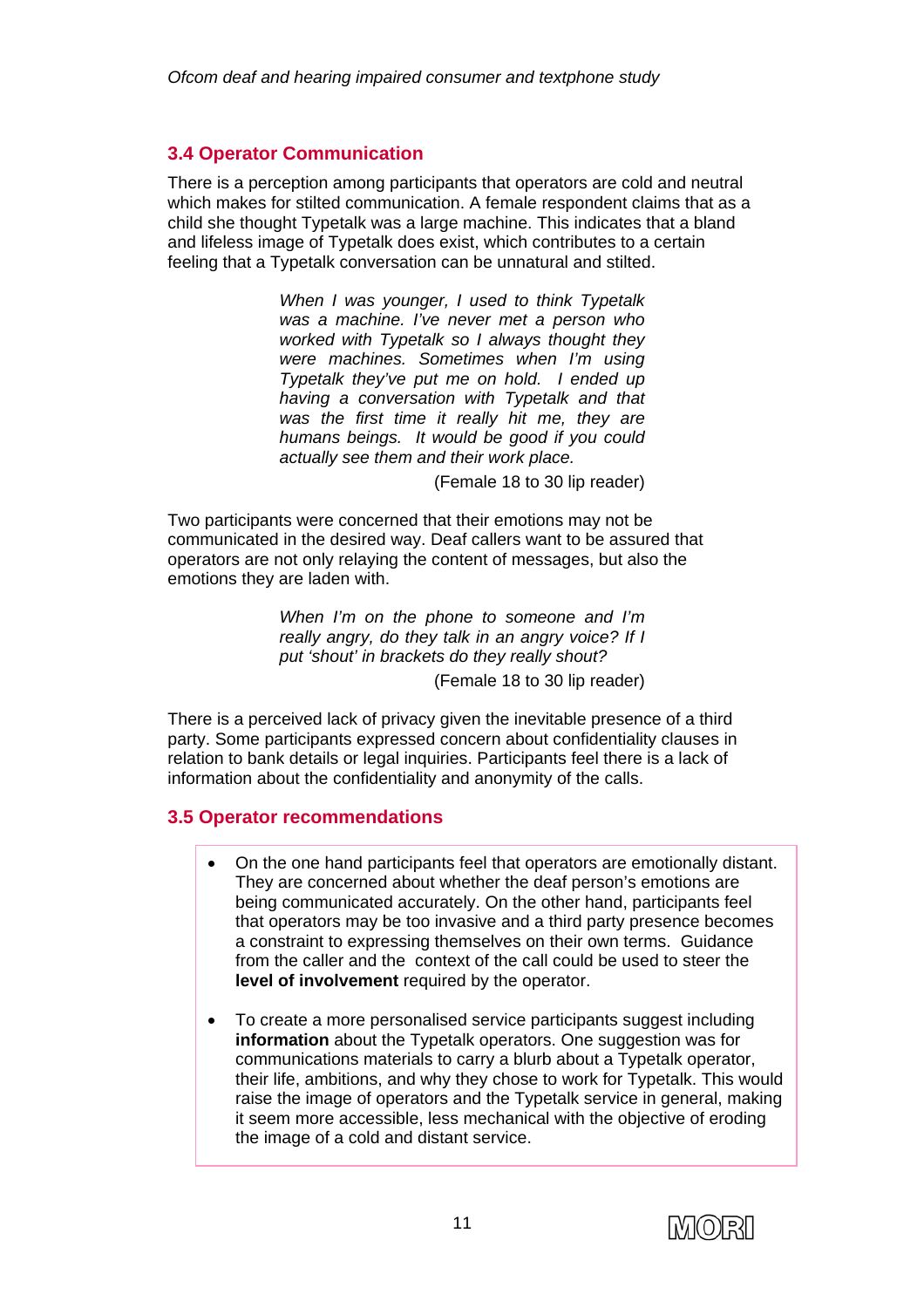### **3.6 Penetration Levels**

According to four participants there is a lack of minicoms in the workplace coupled with a lack of awareness of the service in the workplaces of the people they wish to contact. Using Typetalk at work becomes virtually impossible. In turn this makes other communication tools like MSN, fax, email and SMS more attractive, because of their accessibility and the normality of the computer rather than having to use an unusual 'special' phone. This is also indicative of the way participants devise their own communication strategies, to best suit their needs in different situations.

> *If I want to know something now … then I use Typetalk and find out the information now. Saying that though, if they're not picking up or I get the answering machine all the time, then I just go to email.*

> > (Female 40 to 60 hearing impaired)

*When contacting businesses and everything I always use Typetalk because that way I can have a direct conversation with someone. But if I'm booking a ticket or I need to go somewhere then I'll use fax because I can write it down, like writing a letter, that's quite good. Text messaging I use all the time with my family and with my friends, because I know that they've got my message straight away, they can reply to me and it's just really useful because most of my friends are deaf so we all use text messaging.* 

(Female 18 to 30 lip reader)

Typetalk messages are not as emotionally flexible as our participants would like them to be. Entire messages have to be read out before a response can be given. Conversations contain long messages with fewer exchanges, compared with a hearing person's conversation which is characterised by shorter more frequent messages. Participants feel that conversations become overly formal, especially as there are no options for interrupting a person. Again, feelings of inequality compared with a hearing person's conversation are expressed, due to this rather overly-structured method of communicating.

> *Sometimes when you want to interrupt and you want to say something, you can't interrupt because if you interrupt then you're typing and their typing comes up on the screen and it just comes up garbled. So I have to wait until they've finished.*

> > (Female 18 to 30 lip reader)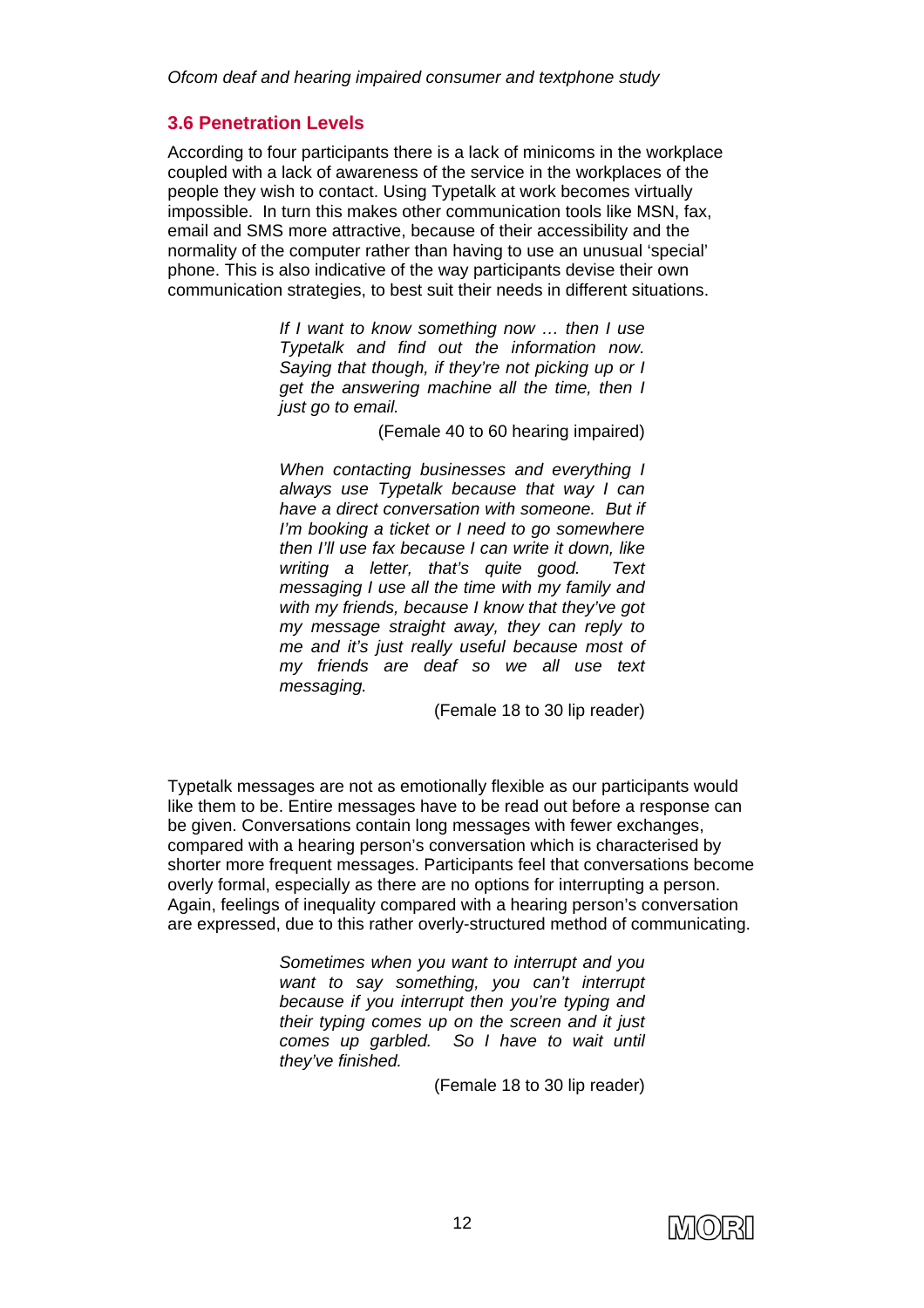*I have to say that I don't feel equal to hearing people when I use Typetalk*  (Female 18 to 30 hearing impaired)

Participants feel that there is a lack of awareness about Typetalk among hearing people. A signer claims that when a hearing person receives a call from Typetalk they are told by the operator 'do you know how to use the BT Typetalk service?', and the response is often 'No thank you, I don't want any', as hearing people assume that BT is selling them a service. Most participants claimed that anecdotally they think hearing people refuse to take calls from Typetalk.

### **3.7 Service recommendations**

• Areas identified as in need for improvement by deaf and hard of hearing consumers are all to do with the need for **user control over both medium and content.** It is both technical hitches and the perceived lack of an inherent emotional layer in Typetalk which creates a perception that the deaf user may lose independence and control. The ability to control medium and content plays a pivotal role in how the service is perceived by consumers.

> *The good thing is that I can talk on the minicom for as long as I want, there are no time limits or anything. But the bad part to it is they don't know how I'm feeling, they can't see me, they can't hear me.*

> > (Female 18 to 30 lip reader)

Therefore any improvement which allows the user to **feel more equal** is welcomed. This may involve a stronger marketing programme among hearing people to ensure that Typetalk can be used more efficiently.

- Like any technology-savvy consumer, the deaf community express a desire to be courted with new services and more options to communicate with each other and the hearing community. The demand for better services sits on a continuum: a pragmatic need for basic, neutral services that work, and a desire for flashy customised communication solutions that impress, are equally relevant. Participants would welcome improvement in both directions.
- Deaf people prefer a basic communication service that will allow them to create a personalised communication solution, that is, the ability to use and link together a variety of communication tools like email to minicom or SMS to minicom.

### **3.8 Marketing communications**

Currently communication materials from Typetalk can feel like a mixed blessing. On the one hand, participants get information because they have

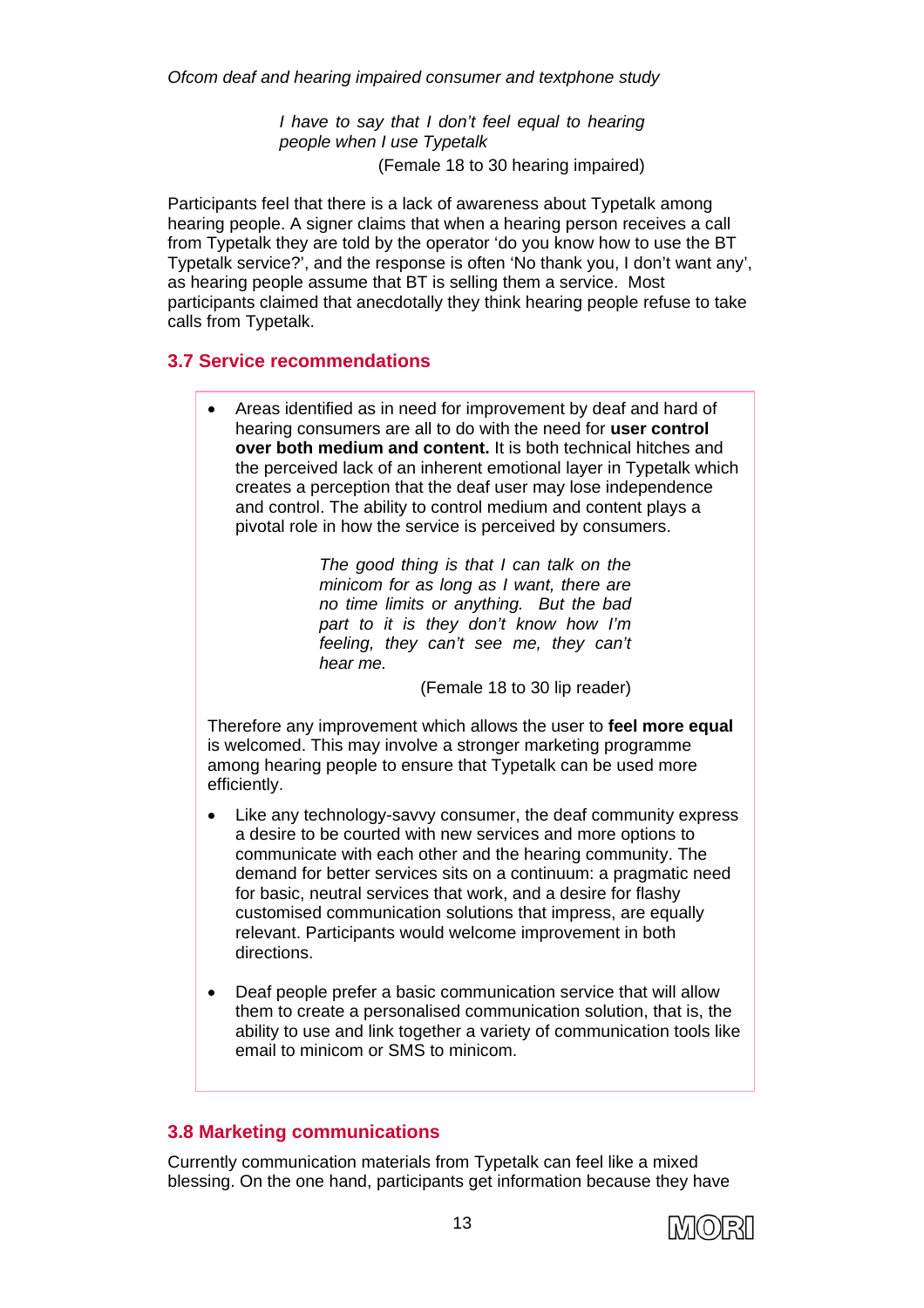**asked** for it. They are, however, scathing about any claim Typetalk makes about service improvement, claiming that those are unlikely to be true. There is, then, a great deal of dismissal of any communication from Typetalk. On the other hand, so much do deaf consumers enjoy being treated like other customers (with a range of product and service choices laid before them) that there is a **latent enjoyment** of receiving sales and information leaflets and brochures. Our participants enjoyed tutting over sales gimmicks and dismissing offers they did not want to take up. Therefore the role of marketing communications may be to illustrate the range of services on offer and to present them in an interesting and flattering way.

The impression which came from this research was that innovative technologies (or uses of technology) tended to get adopted by the individual via word of mouth or personal coaching. This is in line with trends beyond the deaf community, trends relevant for society at large. There seems little need for deaf people to have services explained to them in different ways, but a greater need for the deaf to experience service provision in a similar way hearing people do.

However, among this target there is some wariness over the role of private companies in service provision for the deaf. Affiliations with organisations and charities and more specifically with local organisations would have more credibility.

However deaf people are particularly concerned about services and products being tested out on them. They are not used to feeling like valued customers, and there is a degree of scepticism about the intentions of large, "money spinning" private organisations.

> *But most organisations like BT or Vodafone, if they were doing it in conjunction with a charity then that would be OK for me because personally my first thought would be money, you don't really care about how this is going to help us, at the end of the day you just want to sell your product.*

> > (Male 18 to 30 profoundly deaf signer)

*It is better to contact the local organisations because they are in touch with their own members so it is better to contact the local level of organisations. You can send something but you don't know if they'll read it so it is better to promote it through the local organisations.* 

(Male 18 to 30 profoundly deaf signers)

There may, then, be a need for the organisations selling to deaf and hard of hearing people to ensure that they communicate their real links with the deaf community, as well as their ability to provide modern, innovative services.

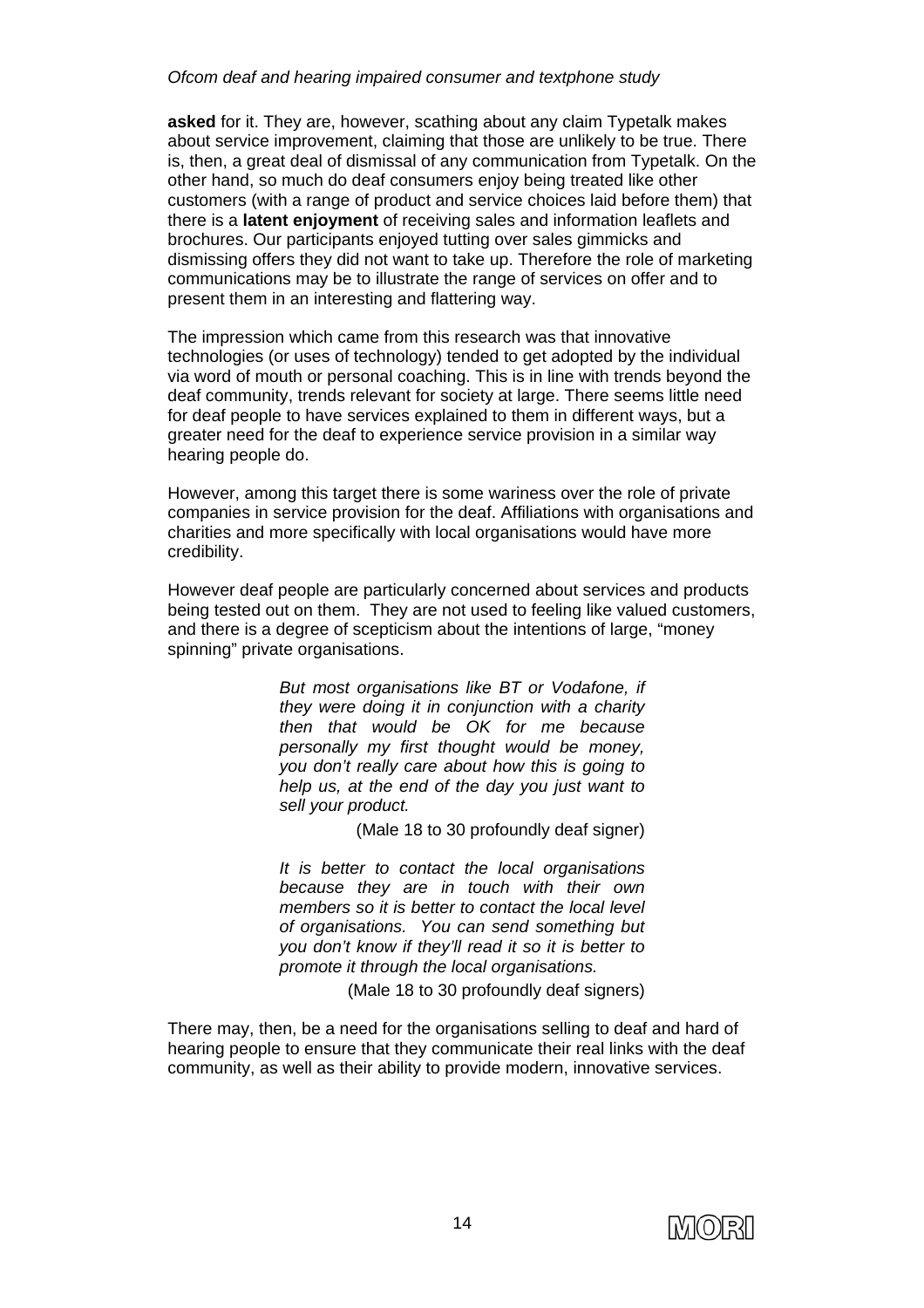# 4. The Future: Service Extensions

There is a certain optimism in the response when we discuss the future. Sections of the deaf and hard of hearing community look towards a bright technological future. Technological innovation is expected to improve communications, through greater choice of devices and services and greater integration. These views are not just the preserve of the tech-literate, (although in their case it is more pronounced) but are shared by a crosssection of participants.

The bright future is already becoming a reality in the US, or at least that is the perception. In part this is due to a wider range of integrated services, such as the IP Relay service, but more fundamentally to a culture that is seen to be more deaf-friendly. A number of chat-rooms conversations mentioned impending US legislation that will ensure mobile phone companies' products are fully accessible.

> *Why is it that technology-wise everything is better over there [USA]? Their mobile phones have to be fully accessible for the deaf/hard of hearing soon under legislation. Are they just more disability-aware?*

> > (Female member of a deaf newsgroup, via email)

*But there's new technology. There's something in America where you can put it on your TV, but you must have Broadband, and you are confined to using your television screen. There's a type of web cam on top of your television screen that's nice and clear.* 

(Male 18 to 30 profoundly deaf signer)

Modular technology mainly centred around mobile phones came up as an interesting and potentially beneficial advance. There is also some interest in Wi-fi access.

Increased data speeds from broadband and the 3G network will bring about better video options. Most participants warmly welcome a service that could offer real-time video streaming of sufficient quality, screen-size and speed to enable signing and lip-reading. The RNID video-relay service trial, though not a huge success, is regarded as a step in the right direction.

There are, however, serious doubts about the specifications and quality of new services that may be **offered** to the deaf and hard of hearing community, especially video-relay based services. Participants are suspicious, concerned that new services may be foisted upon them by the hearing community, without consultation and without practical utility. Again, emotional idealism is tempered by pragmatic concerns - will it work and will it be expensive? It may be great to have the latest technology but if it is not proliferated, is prohibitively expensive or time consuming to use, then it is a step back, not an advance.

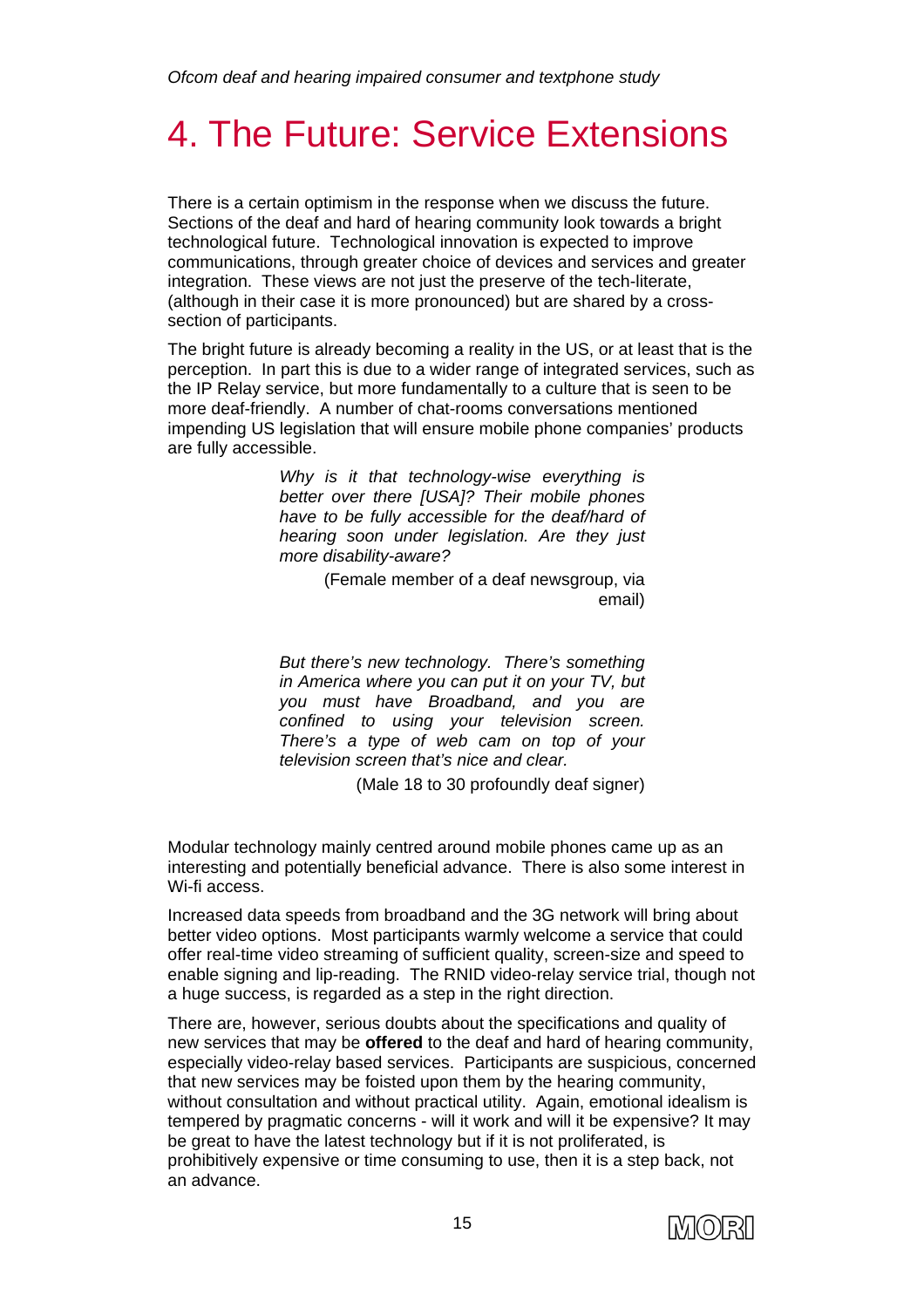*They must involve deaf people at all levels. It might be fine setting up a new service for deaf people, thank you very much but I still think you need deaf people involved with it at the highest levels in the decision making process because it is for us, it's for deaf people.* 

(Male 60+ Profoundly deaf signer)

New services require thorough consultation and careful marketing, to ensure that the deaf community receive an end product that is beneficial and valued. Initial reactions to pricing strategies are hostile if they involve any change to the current 60% Typetalk discount. The immediate reaction is that subscription services stigmatise and, by asking deaf people to pay an additional fee for an equivalent service to a telephone, discriminate. However, for some, particularly younger people, services may feel more modern and exciting if bundled together with other offers (such as tariffs and broadband). This encourages a feeling that services are just as exciting as the services offered to hearing people.

> *There should be an automatic discount from BT from the bill anyway. Of course you can't control the internet but I know the American system they have an agreement with their main service provider that they had to provide service anyway.*

> > (Male 18 to 30 Profoundly deaf signer)

*The bill should be the same as for hearing people. Deaf and hearing people can buy broadband and then they could use it through the computer and pay the monthly fee to broadband. I wouldn't want to pay for a service that was expensive.* 

(Female 40-60 hearing impaired)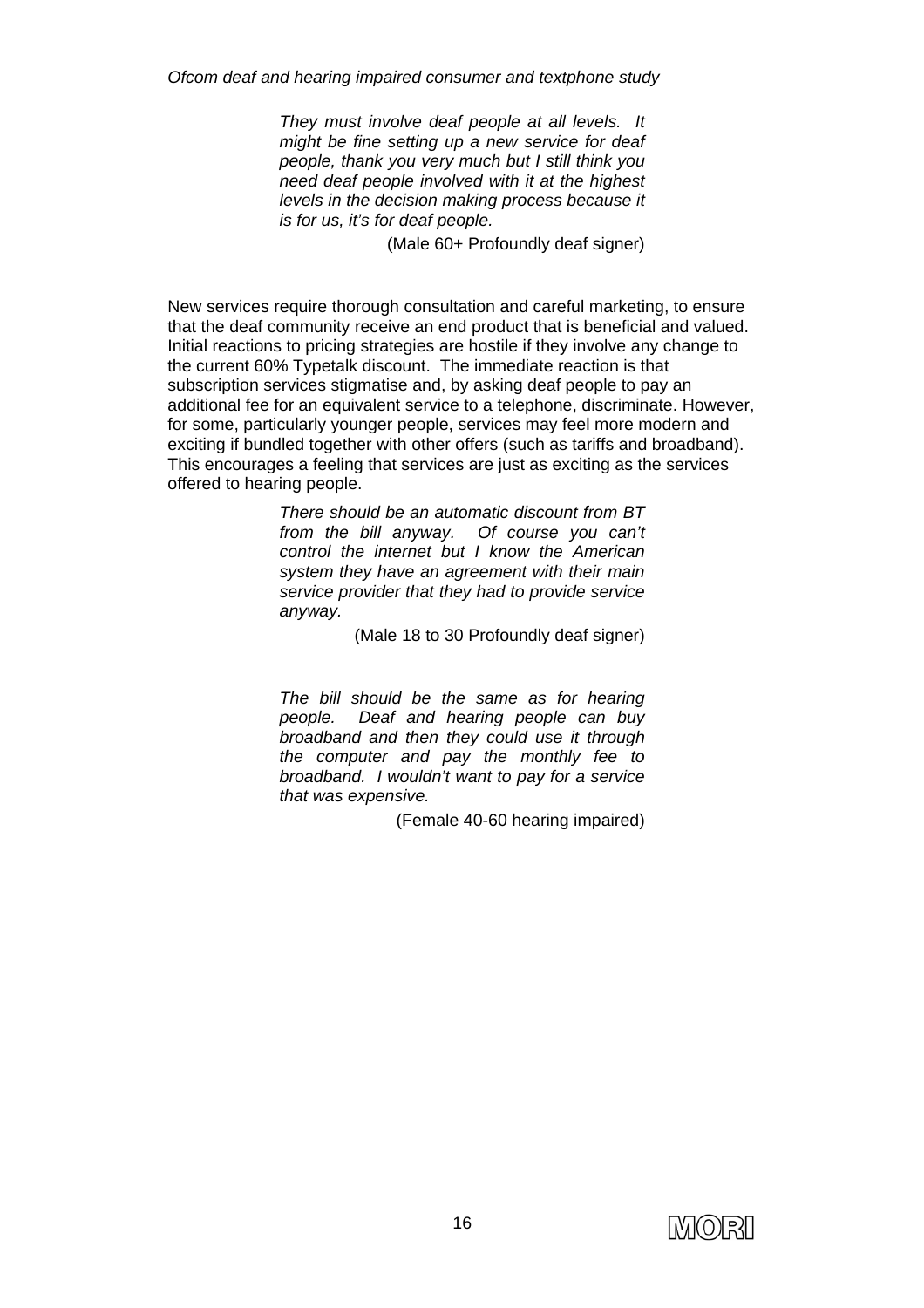Participants were asked to comment on three types of communication products. They were shown pictorial representations of the new products on A3 boards. The aim was to get participants reactions to communications tools

### **4.1 Product One: Video-relay**



*Fig 1: Video-relay3*

The video-relay service concept received a positive spontaneous response. As already mentioned video based services are popular with segments of the deaf community. A visual element gives some deaf people a greater degree of control over their communications.

> *It would make communication easier and clearer because you could use your own language, basically it is more face to face and you'd be able to sign to the person, it would be clearer. You don't have to think about using English to type.*

> > (Male 18 to 30 profoundly deaf signer)

*Also you can interrupt as well with that, you don't have to wait your turn.* 

(Female 18 to 30 hearing impaired)

However, after consideration, the people we spoke to focused on the limitations of the concept and moved beyond the version suggested by the moderator to discuss revisions and reworkings that they would rather see.

<sup>&</sup>lt;sup>3</sup> Footnote: Stages of video-relay: deaf person signs or lip-speaks into Webcam/videophone, relay centre interprets message and speaks to third person. Third party receives message via telephone e.g. doctor.

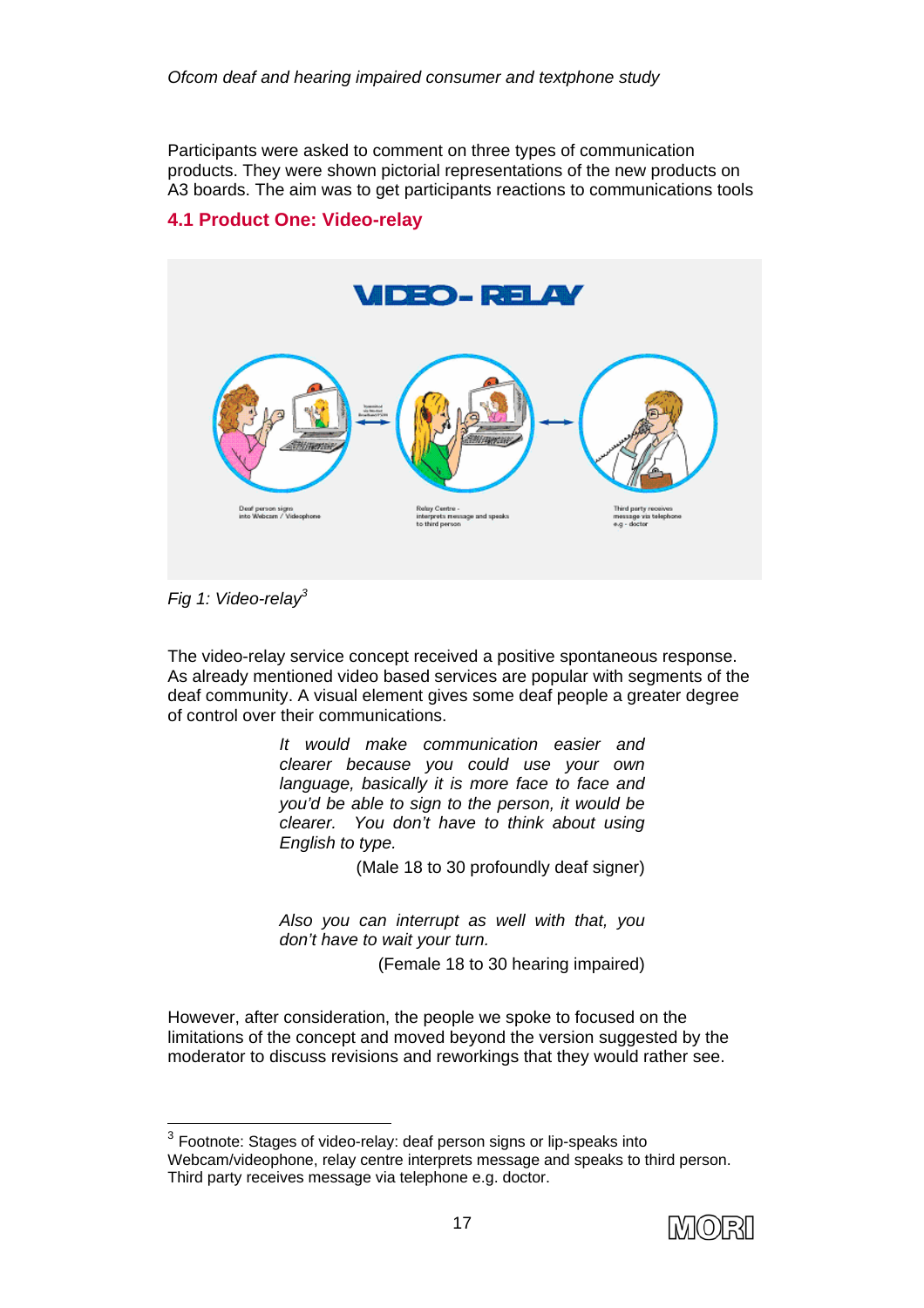Video-relay does permit greater visual communication with the operator. It adds an emotional layer to that aspect. However, it fails to provide that connection with the **person contacted.** It is beneficial for some to see the operator and to feel closer to the process, but that is only a slim advantage over the existing verbal Typetalk service. A minority also preferred the operator to be anonymous and did not welcome them being 'brought into the conversation'.

It is worth noting that in the context of this project we spoke to people who were less likely to describe themselves as 'activists' than many who are vocal in the deaf community. This meant that our conversations uncovered the most pragmatic and least political way of thinking. However, because of the deeply politicised context in which provision for BSL users exists, there may be a need to add this service simply in order to allow people to move beyond text and have the choice of different ways to express themselves.

Almost all were sceptical about the practicality of the service. It was felt that high level sign interpreters and lip-speakers would be required to deal with 'accents', subtleties and dialects. According to a number of participants there is a shortage of interpreters in general and it would be expensive to train people and to pay them to be part of a 24/7 service provision. Nor is current technology able to support this yet, as the video-streaming would have to be clearer and speedier than it is currently to allow signing and lip-reading.

> *There are not enough interpreters to work that system. And there wouldn't be choice either. There are regional variations in sign language and if you had a London interpreter working there and it is somebody from up North for example they may not understand them, there might be misinterpretation.*

> > (Male 18 to 30 profoundly deaf signer)

*It would be very expensive for a qualified interpreter to sit in a room all day, and very boring for the interpreter to sit in a room all day and that's why something like this might collapse* 

(Female 18 to 30 profoundly deaf signer)

*We are all deaf, we all sign differently, our communication is very different, we all went to different schools probably. I'd like to choose my interpreter, I'd choose a good one.* 

(Male 18 to 30 profoundly deaf signer)

Participants were interested in direct unmediated access rather than an operator service. At best the service is imagined without the operator, ideally with **visual contact direct to the other person**. The deaf person can then control tone and content, both to signers/lip-speakers and hearing people. A text channel would be provided for hearers and for deaf people who do not lip-read. The service could also operate through a web-cam and television for

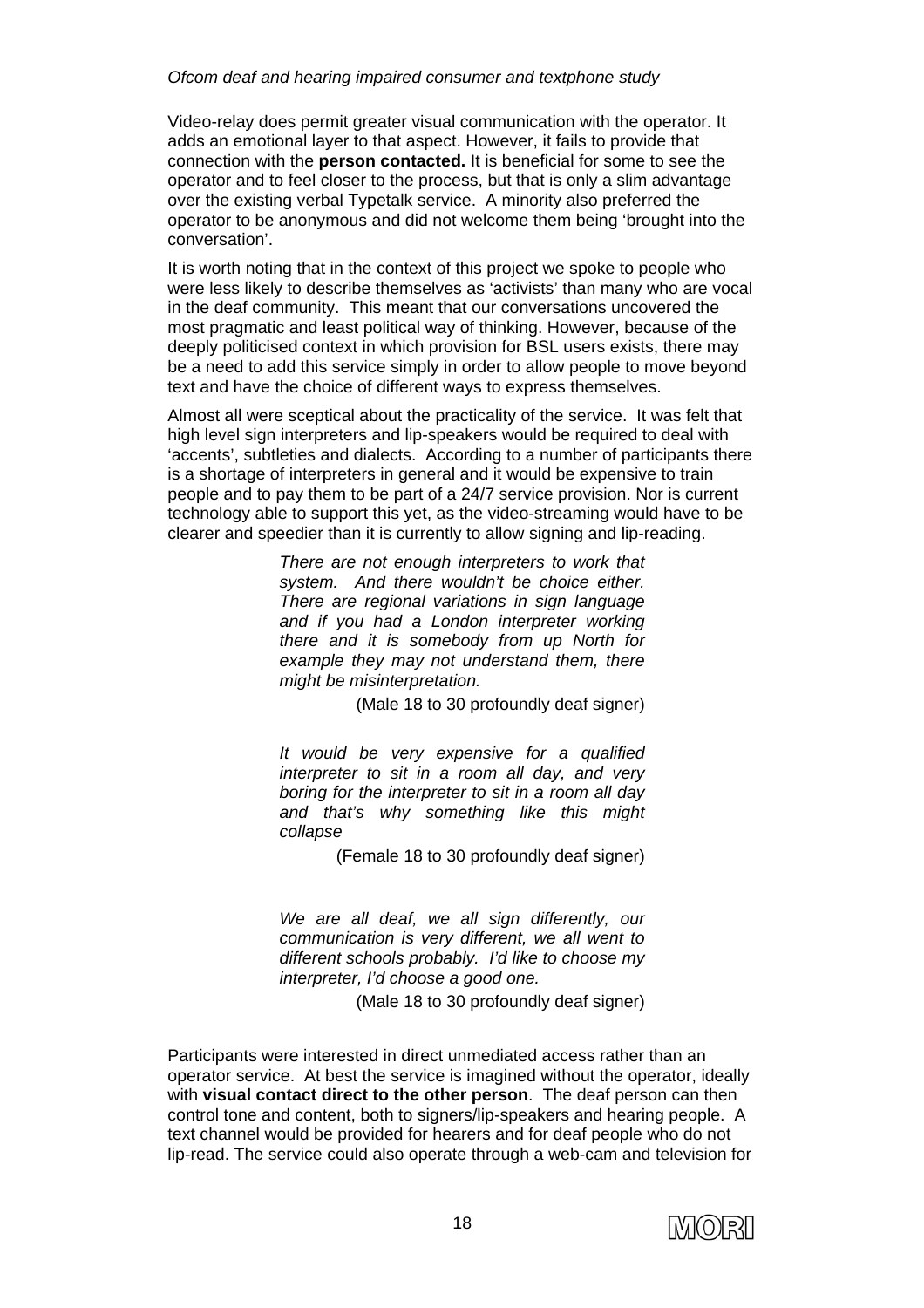those without access to PC or who are not comfortable using computers. Television access is less daunting to the older deaf people involved.

> *As a social worker it would be good to see my clients.*

> > (Female 40-60 hearing impaired)

 *I would love to see my daughter when I phone her. How about a minicom with a very big screen?* 

(Female 60+ profoundly deaf signer)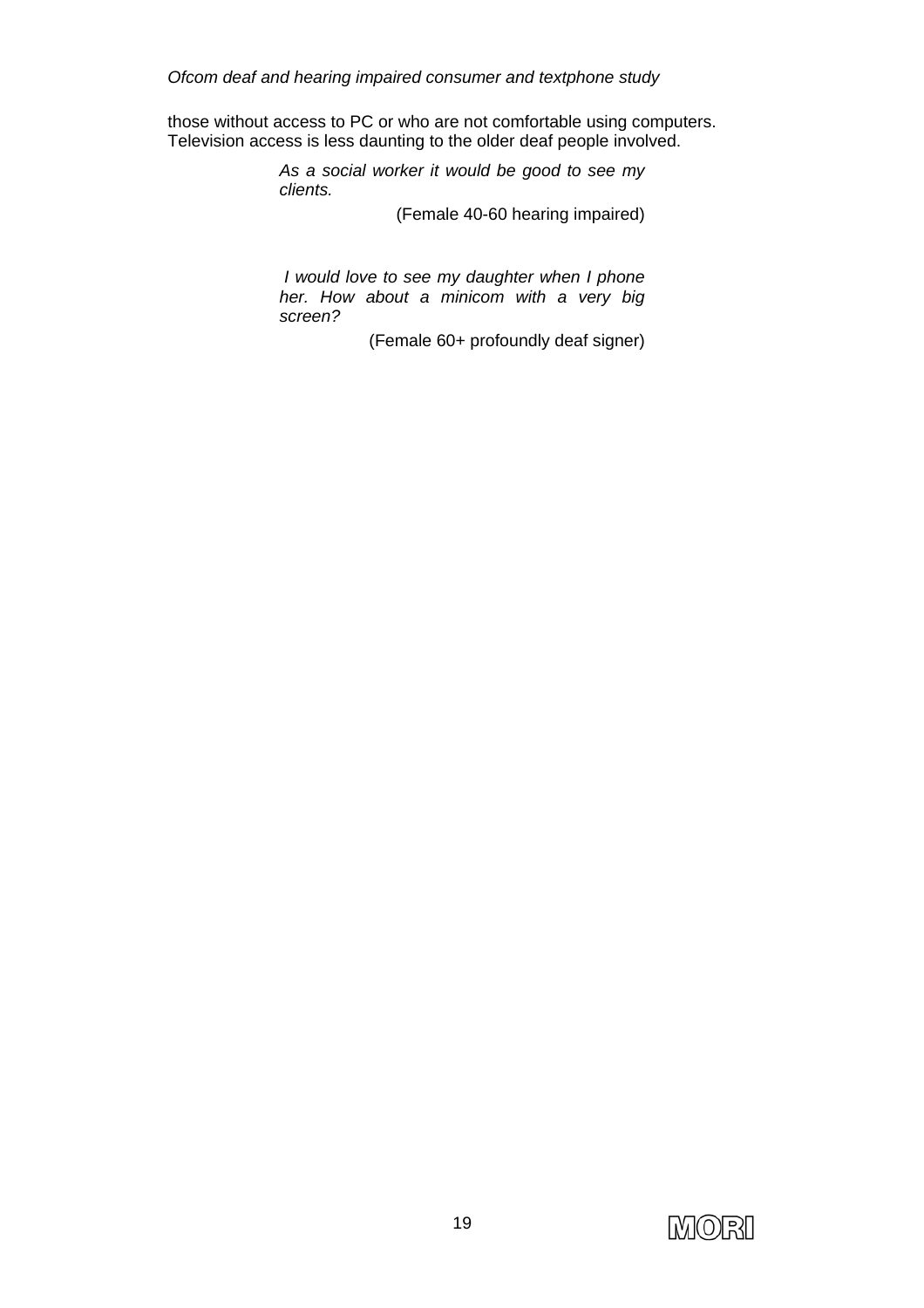### **4.2 Product Two: Web access**



*Fig 1: Web-access4*

Web access is the most popular service concept of the three considered. The main reason for this is that it works alongside the existing and proven Typetalk service. There are also examples of existing services, such as Chattertext and the US based IP relay service, that operate in a similar way to the service concept.

> *Typetalk should become internet based like the IP Relay service in the USA, so we can ring anywhere in the world from anywhere in the world, via internet cafes, friends' pc's and while travelling.*

(Male 40-60 profoundly deaf signer via email)

The presence of working examples and a greater familiarity with the service concept reassures participants that it is a practical offering with real utility for deaf people.

> *The only way to use TextDirect is to via a textphone. If somebody had the idea of using the web, www.typetalk or something like that it would be much easier and much better. There was a system in America, and British people got to hear about it and were able to tap into it but because they abused the system it was stopped.*

> > (Male 18 to 30 profoundly deaf signer)

Internet access is available in a variety of locations, be it at work, internet cafés, airports, certain payphones, via some digital TV's and so on. By

 <sup>4</sup> Footnote: Stages of web-access: log onto to relay service, type in message; reply appears as text relay service sends voice message to third party. Third party receives message via telephone.

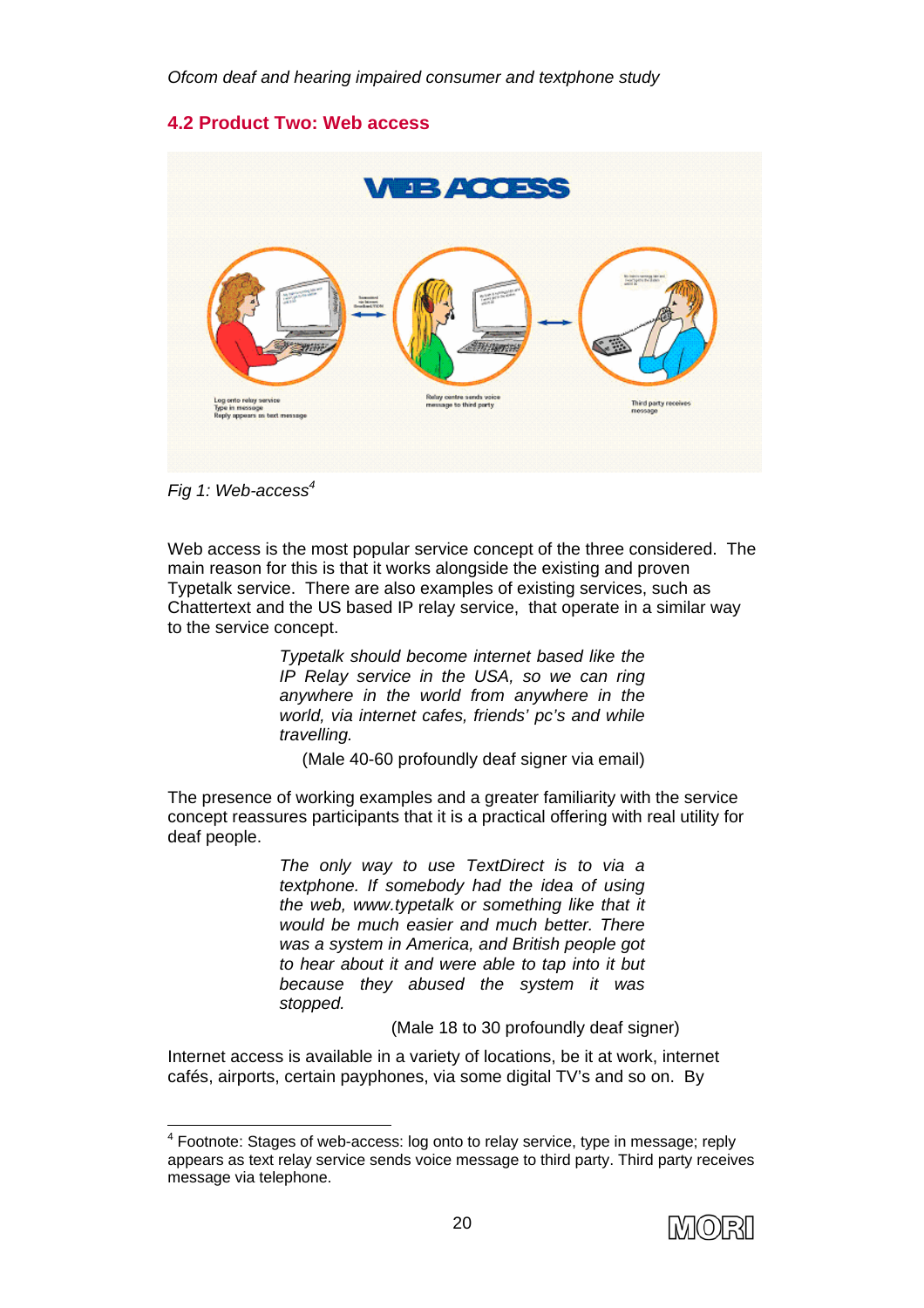making Typetalk much more accessible participants perceive that this service would lead to greater convenience, flexibility and mobility for deaf people.

The concept is not seen as a **replacement** for Typetalk but as a **complementary** service, and therefore suffers from many of the same limitations as well as some additional difficulties. One younger participant pointed out it involves booting up a computer and logging-on to a service, when sometimes all you want to do is to 'pick up the phone and make a call'. There is also a concern that unless the operator was to send a delivery receipt they would have no way of knowing if the message had got through.

> *Would they have to send you like a read receipt or some sort of notification?*

> > (Female 18-30 profoundly deaf non-signer)

Overall, there is a feeling that Typetalk will need to begin evolving its service to fit the internet age. It sends the right signals that services are being updated, and bringing deaf people real value.

Web access is implicitly a practical service for the here and now, but PCs are also associated with the future of communications. From the research it appears there is a view (in the younger and more tech-literate parts of the deaf community) that the roll-out of broadband offers exciting opportunities for new services that are more attractive than the out-dated minicom.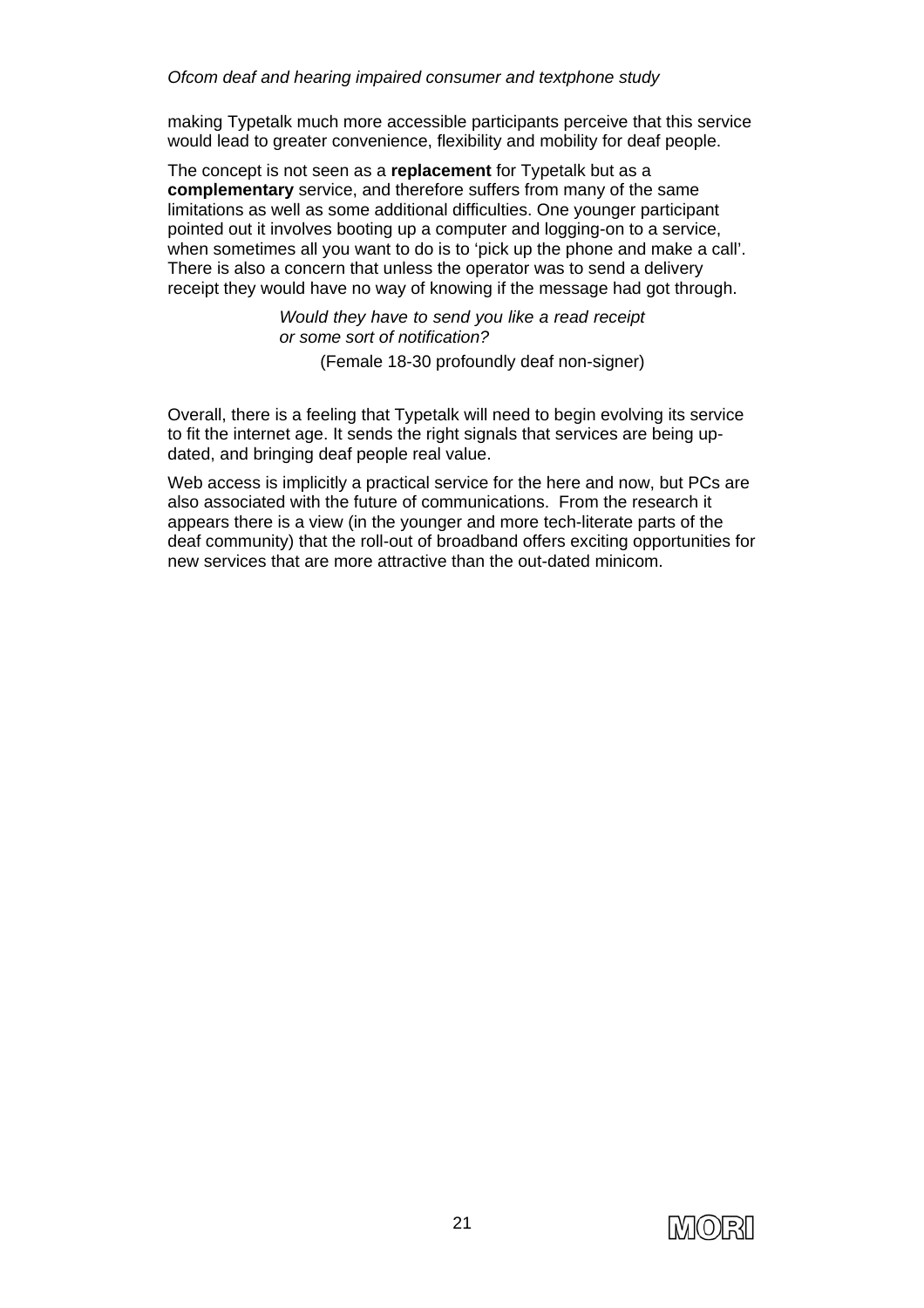### **4.3 Product three: Email/SMS access**



*Fig 1: Email/SMS access<sup>5</sup>*

Email/SMS relay is felt to be less immediately useful. Participants focused on the SMS element with most regarding the email relay as an extension to, or replication, of web access, since some form of internet connection would be required.

In general the concept fell between two audiences and did not appeal directly to either. Older deaf people tend not to be mobile literate or own their own mobile handsets, relying on Typetalk and textphone services to communicate. Therefore they felt this concept was not really for them.

Younger deaf people, on the other hand, tend to use standard SMS messages to communicate factual, non-real time exchanges. It is imagined these are cheaper and quicker than a SMS relay message would be. Therefore our participants in this age group also felt that the concept was not fulfilling a need for them.

> *Yeah, everybody's got a mobile, and if I had mine they can text me back rather than use this.*  (Female 18-30 profoundly deaf non-signer)

An 'emergency' service based on this model was welcomed by some participants, as a way to ensure that if they were out and about, they could still contact the emergency services or the hearing world if unforeseen circumstances occurred.

<sup>5</sup> Footnote: Stages of Email/SMS access: deaf person type SMS message into mobile phone, message is transmitted to relay centre relay centre relay service sends voice message to third party. Third party receives message via telephone.

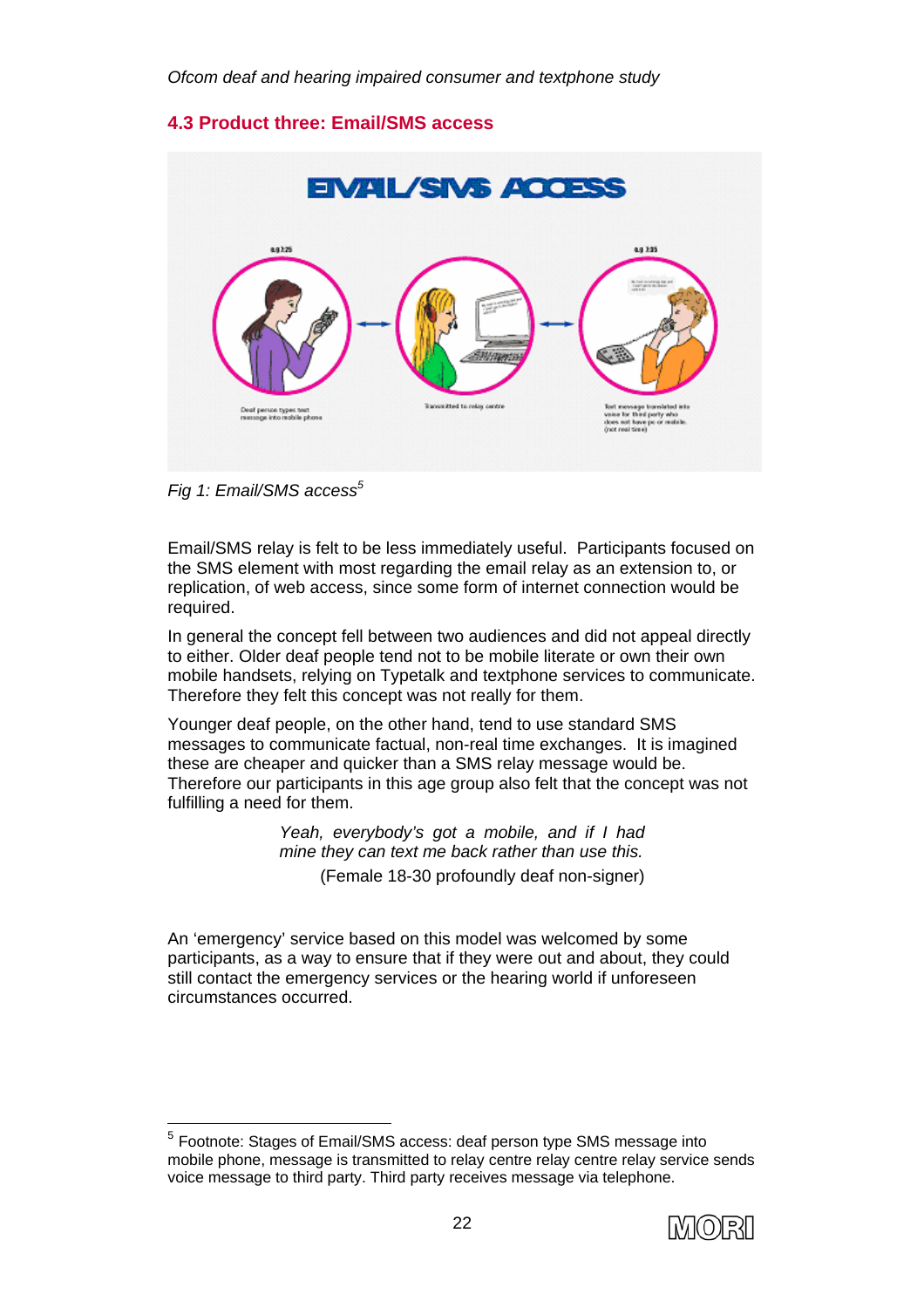*Actually I would probably use that more in an emergency situation. I don't know but I just get the feeling that if I'm running really late for something, that would be fantastic. I wouldn't call just to have a conversation with someone. I'd wait until I got home.* 

(Female 18-30 profoundly deaf non-signer)

The most positive concept to emerge from the discussion was the idea of an integrated minicom texting/SMS service, without the Operator service. This would allow for quick, easy and controllable service. It was mentioned by one profoundly deaf younger person, that in cases of hereditary deafness the only **non-mobile owning** people they are likely to contact are older relatives who are also likely to be deaf, and therefore own a minicom. The idea of minicom to mobile services gave the impression that services for deaf people are taking  $21<sup>st</sup>$  century communication habits into account.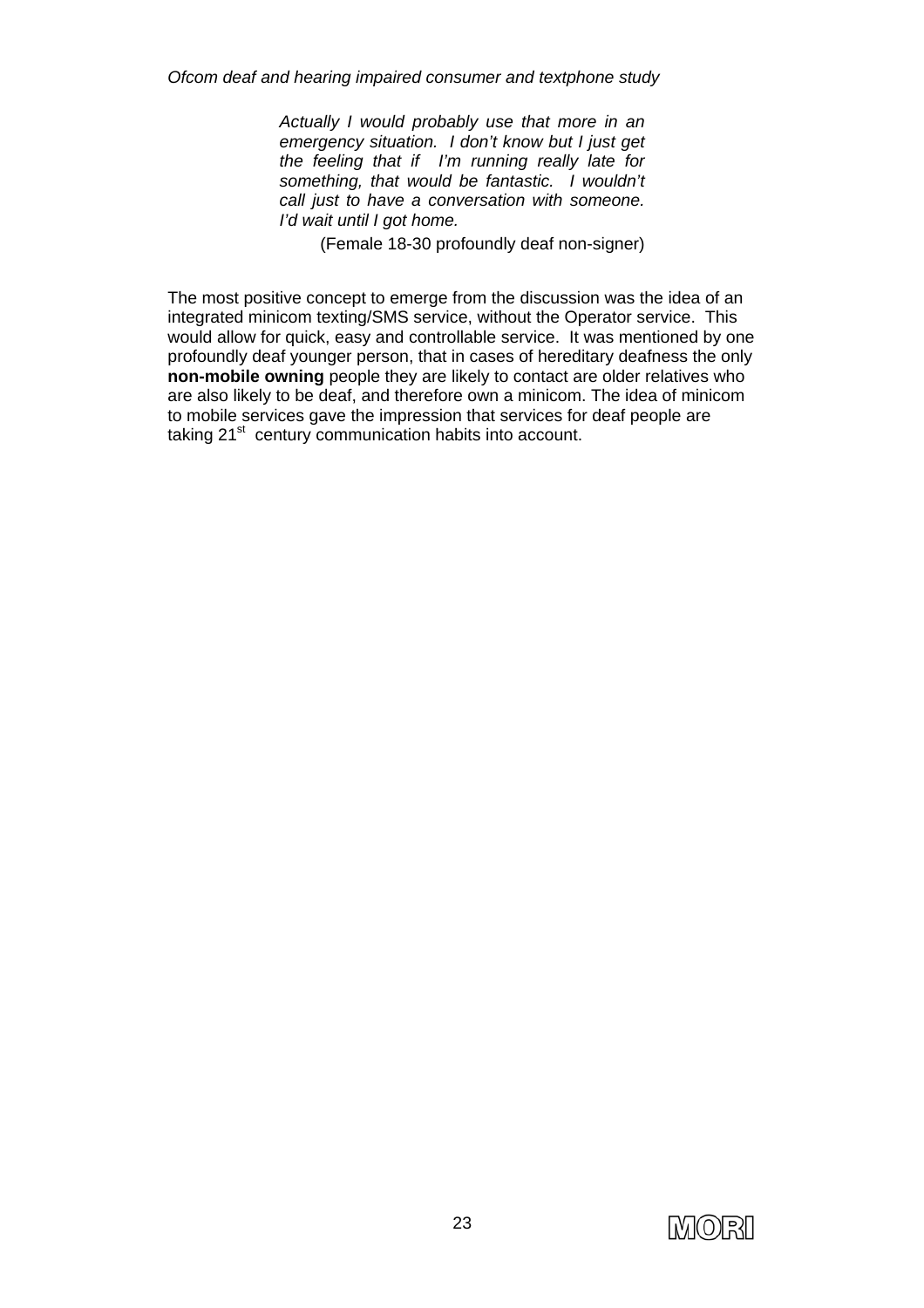## 5. Conclusions

### **5.1 Targets' perceptions of identity impact on technical needs**

Definition of deaf and hearing impaired can be blurred by participants themselves according to which groups they wish to fit into and which medium they wish to use for different sorts of communication.

Among both signing and non-signing groups a degree of politicisation does exist which affects their choice of text media or visual signing media. However, for all groups the visual channel is a vital aid to communication. It adds the emotional layer and restores control to the deaf person.

Deaf consumers see Typetalk services through the same lens they use to view other consumer technology. Hence broad consumer trends on tech adoption also applies to them. This is particularly apparent among young people.

Overall there is a need for **choice of communication channels and integration between them**.

### **5.2 Usage of Typetalk**

Typetalk is still **central** to the lives of the profoundly deaf, as **the quickest way to contact a hearing person and resolve the call in real time.** 

It is also important for those who may not be entirely deaf but wish to **minimise difficulty at work**, or who at various different times cannot use hearing aids.

There are however some complaints about details of the service:

- Technical problems such as access to operators, cut off on long calls, and a perceived lack of improvement;
- Operator problems- operators too busy, too neutral, too invasive, or poorly trained. In general the operator system is felt to be inflexible and participants would welcome the chance to 'steer' the operator more.

Problems with modern call steering in automated centres;

Lack of awareness of the service among the hearing community;

There is a general feeling among younger participants that Typetalk is an **essential but slightly outdated** service and **not up to speed with modern technology**. There is also a sense that the way it links with other services and media feels outdated in the era of broadband and technological convergence. There is a need to include mobile calls in the service easily plus include computer text communication.

Overall the decision to use Typetalk is often because there is **nothing better** when a quick response is needed. There seems little space in Typetalk currently for users to evolve their own ways of communicating- MSN, webcams and texting, by contrast, feel like services which are truly under the control of the individual user.

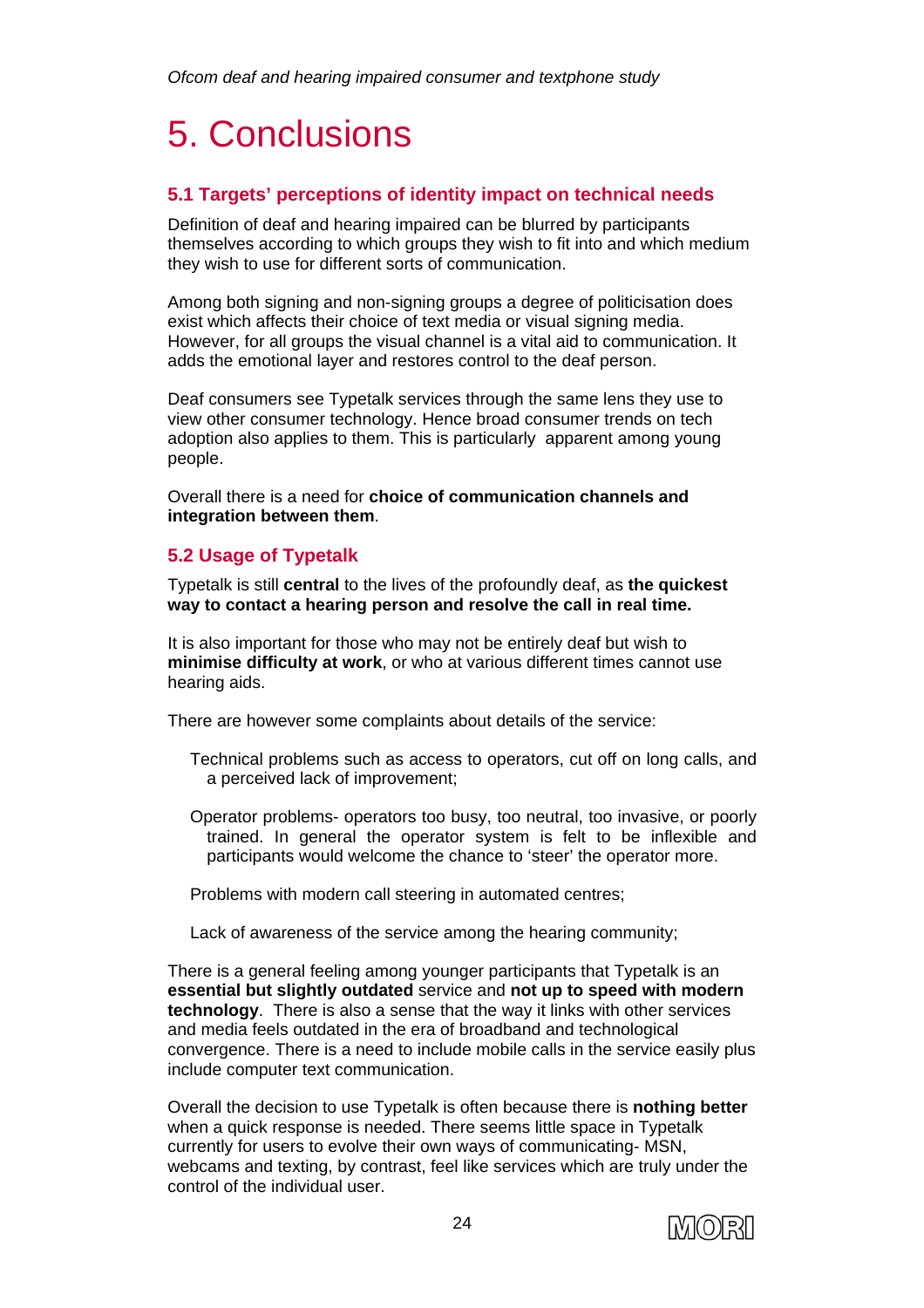### **5.3 Improving Typetalk**

There is no burning need to replace or remove Typetalk, but there is a need to alter its **'old' image** to make it an appealing communication tool that can be integrated with a variety of other technologies. Therefore, the communication and marketing job that OfCom can do is as important to the target as concrete improvement to technical services.

Updating with new services before these become mainstream sends a message about the **value of the deaf community as consumers**, as well as providing for concrete communication needs.

Improvements to the current service could help to cut down on the current **minor frustrations**-

- Allowing callers to give operators more information prior to connecting a call. This is especially useful for call steering so the operator knows which options to select or information to provide a call centre operator.
- A provision for the deaf caller to interrupt the operator more frequently
- Continuing to improve technical reliability
- A way of informing consumers why cut offs happen or why operators change on long calls. A follow up text message would be appreciated.
- Some participants wanted more information about the operator: this could be included in marketing information.

### **5.4 Future Services**

The ideal future services for our target would achieve the following ends:

- Multi channel allowing for visual and text communication
- Owned by the deaf community and controlled by them; organic services like MSN rather than operator-controlled ones. Ownership of service is the biggest practical and emotional need expressed by participants.
- Allowing for connectivity with current services/ devices e.g. SMS to minicom

Hence new services connected to the Typetalk offering might be:

- Video relay through TV with added text channel, signer to signer and signer to hearer communication
- Live web access to Typetalk
- Mobile to minicom or mobile text to landline textphone

The **inclusion of mobile telephones within** the Typetalk service is very important as more consumers have access to mobile phones. Mobile phones

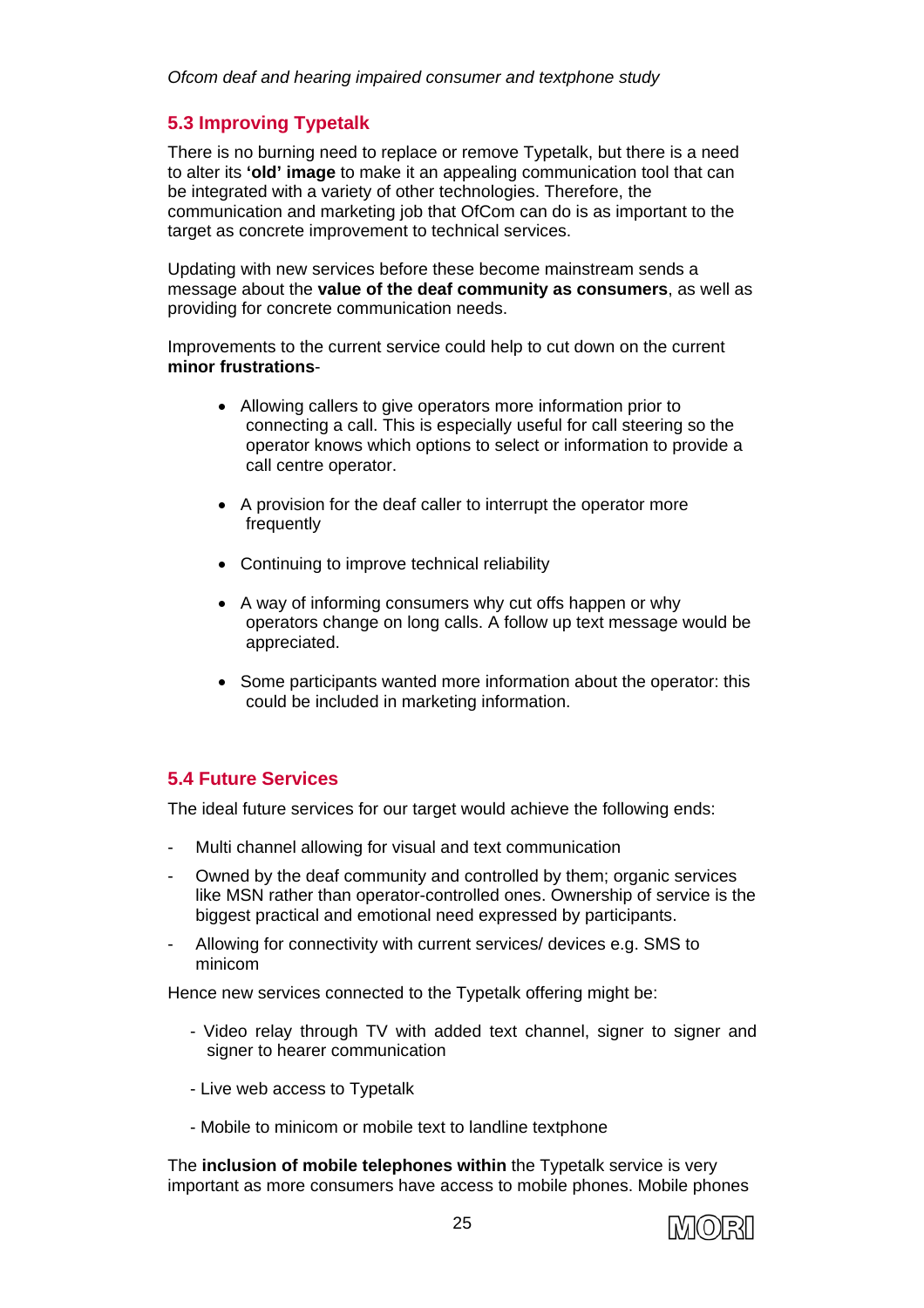are at the centre of twenty first century communication, especially for the younger groups.

New services and improvements should be communicated in a tone which indicates that these are not just fun extras but reflect an understanding that users of these services rely on them for both clear informative content and a whole emotional layer of communication.

In order to allay suspicion, local groups and charities could be enlisted to help dissemination of new services. Service providers could work hand in hand with local organisations.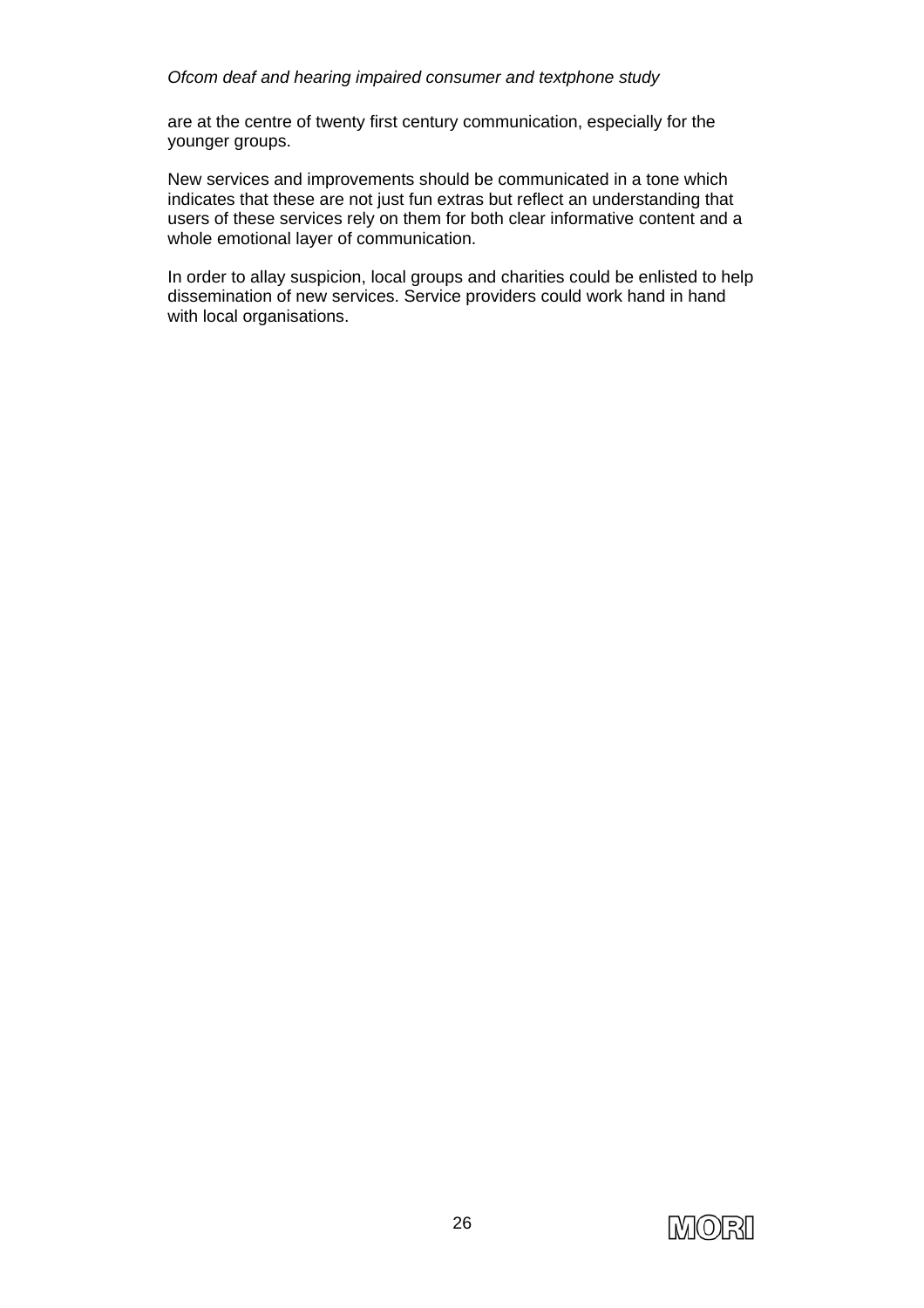

### Annex 1:The Target and Communication

This section addresses the channels of communication used by the target groups including both software and hardware and how these are integrated and combined into communication strategies.

Overall, the people involved in the research were more sophisticated in their approach to communication and more technologically aware than might be expected from a hearing person of a similar age and background. This is likely to stem from the greater need for communications solutions felt by both deaf and hard of hearing people.

Before addressing specific channels, it is worth outlining the over-arching themes which emerged from the research and which set the context for understanding the target's perceptions on communication and Typetalk:

• **Consumer technology mindset** – deaf and hard of hearing participants want to be treated, and feel, like 'standard' consumers, rather than as recipients of a specific set of services 'for the deaf'. There is a widely held view that new services, as well as existing ones, need to be packaged and marketed in an interesting and exciting way, which reflects the diversity of the target groups. This is in contrast to how current services are perceived, which most see as old-fashioned and 'one size fits all'.

Just as hearing consumers are aware of marketed offerings, and respond to sophisticated and intelligent marketing in this category, deaf people too have a contemporary consumer mindset. Many drew comparisons with the 'bundled' telecommunication services that are provided for both landlines such as call waiting, SMS through landlines and varied mobile tariffs. It should be noted that this is more evident among the profoundly deaf, with their greater sense of identity and community.

- **Choice** participants attach a great importance to having a choice of communication channels. A number of participants integrated devices and channels creating 'ad-hoc' communication packages that suit aspects of their lives and/or identities. The desire to personalise both software and hardware is evident, particularly among younger participants. Feeling forced to rely on only one particular channel often leaves participants of all ages feeling vulnerable and isolated.
- **Emotional and Pragmatic needs** implicit in the groups and depths was a contradiction between a strong emotional calling for the latest technological developments and a pragmatic need for convenient working technologies. By providing innovative technologies, service providers act to reassure the deaf and hard of hearing that they are valued and respected consumers. This valorisation of deaf people is very welcome. Deaf consumers, however, do recognise the need for convenient, accessible services that integrate with existing hearing phones and landlines, and acknowledge that these might not be the flashiest systems.

Overall there is less of a demand for specific technical innovations and more for **innovative marketing and promotions** that motivate, flatter, but crucially do not

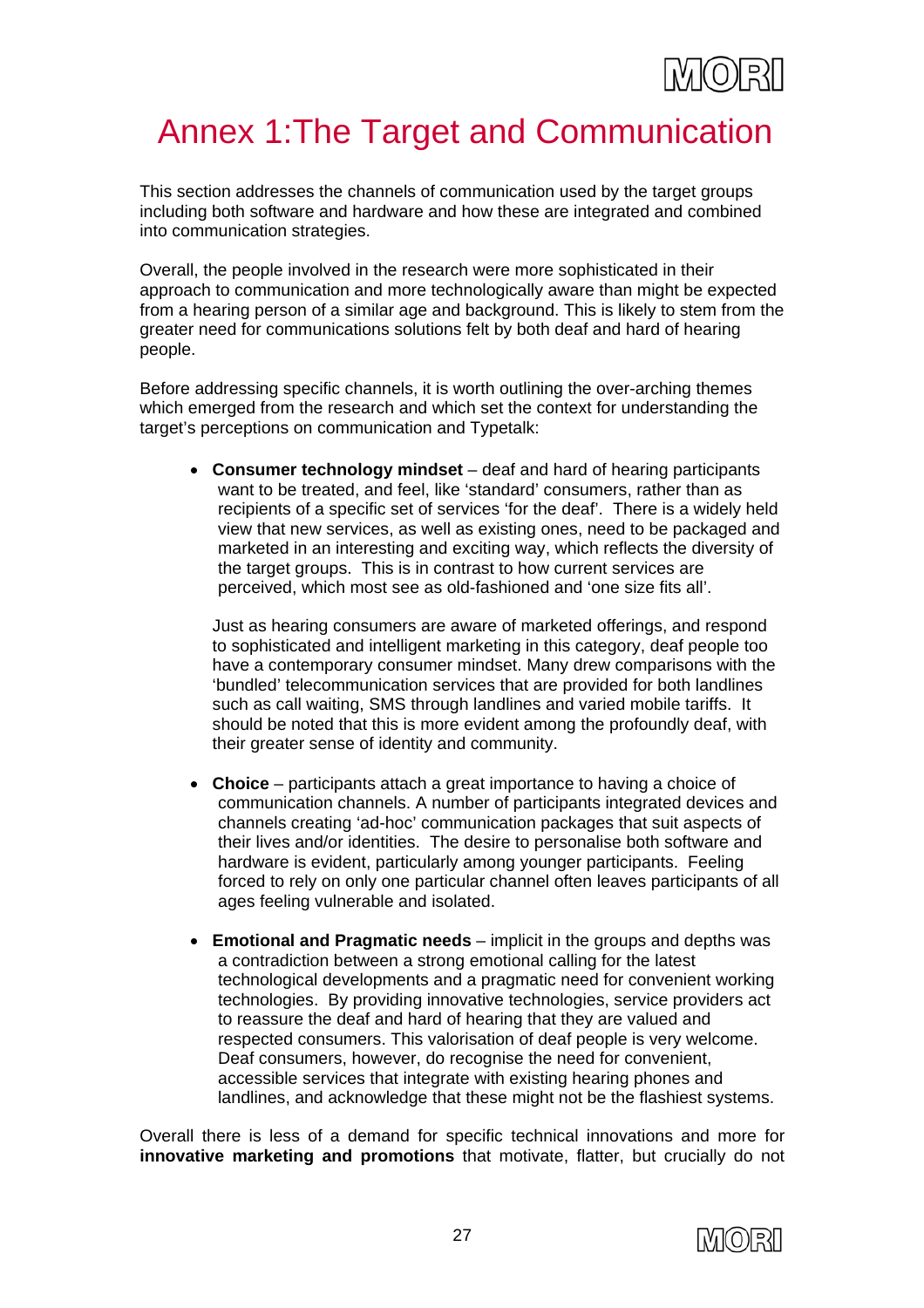

patronise. This illustrates that consumer demands and pressures are present for these participants, in the same way they are for everyone else.

### **A.1 Communication preferences**

In same way that most hearing people use a variety of different communication devices, often depending on the nature of the communication or personal preference, so do the deaf and hard of hearing participants.

In a work context, participants tend to use a mixture of pagers, faxes, text to text communication via minicom text, email and MSN messenger, and Typetalk. Text to text communication is mainly used for non-urgent communication, such as arranging a meeting. MSN messenger was used by four participants to discuss complex topics in a real-time context with hearing colleagues, circumventing the need for an operator who might struggle to understand the subject-matter.

As minicoms are not always available at work, neither is Typetalk, but where it is provided by 'deaf friendly' employers it is used as the most convenient way to contact hearing people for queries that require instant responses.

Personal and home based communications tend to revolve around faxes, text to text via minicoms, email, MSN messenger (sometimes linked with a web-cam) and mobile SMS. It is quite common for participants to send an SMS message to friend or relative, hearing or otherwise, to get them to log on to MSN messenger for a longer 'chat'. Some participants had experienced an RNID videophone experiment, and were generally positive about the idea. However, the implementation of videophone services was problematic as callers needed to book a time at the centre, and quality was not always up to scratch.

> *Long distance I prefer SMS because if somebody's a long way away then it's much easier to text them or web cam, especially if they have a web cam obviously if they don't it's more difficult.*

> > (Male 18 to 30 profoundly deaf signer)

Hard of hearing participants tended to use hearing phones with the t-switch setting for urgent communications with hearing people. They would rely more on other forms such as email when not under time pressure.

### **A.2 The age gap**

Younger people (18-30) tend to use SMS, MSN and email for a greater range of communications and are more likely to ally these with picture attachments, webcams, MMS (multimedia messaging service) and the like.

> *I have conversations with family who live in Israel and in America. I can't just sit down and just sign normally, on the web cam you have to sign a little bit slower in order for the other person to see you because if you're just moving your hands all the time then it becomes quite blurred. It's good because with the minicom, you*

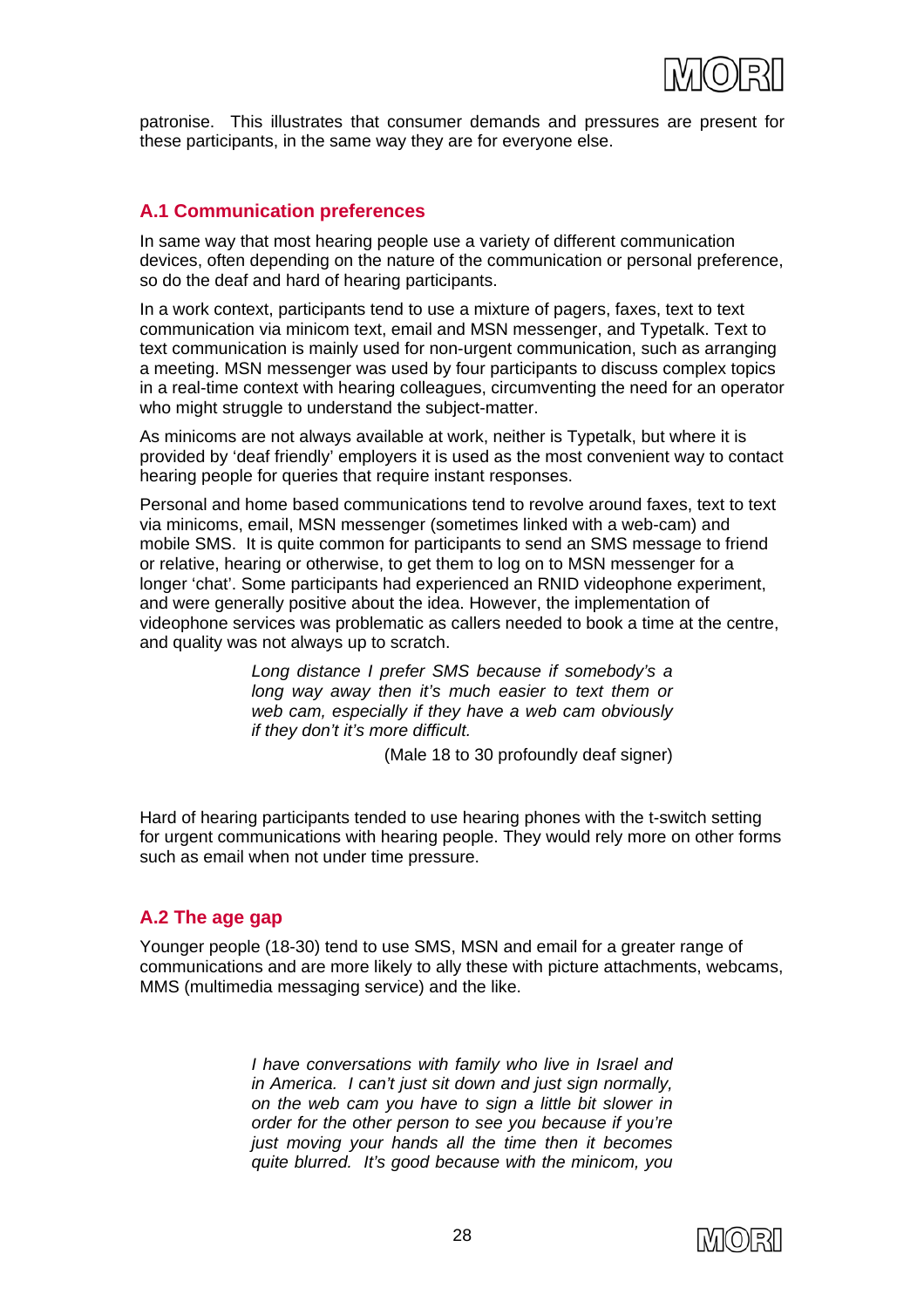

*can't see emotion, but on the web cam I can see what they're feeling.* 

(Female 18-30 Hearing Impaired)

Middle-aged participants (40-60), who are more affluent and switched on to deaf products tend to have more sophisticated mobile and PDA devices, provided by work, and make use of MSN as well as webcams. Those who are not so technologically literate rely more on fax, as writing allows the personal touch.

Retired participants (60+ years) rely heavily on minicom text to text and Typetalk, which represents a life-line for quick, easy communication. They are aware of technology to a greater degree than their hearing age cohort, but still unlikely to own high-tech kit.

> *I'm never going to have a computer now. I'm just too old* (Male 60+ Profoundly deaf signer)

Across the age groups taking part, the enduring appeal and utility of Typetalk should not be underplayed. It is still the **most immediate and convenient way to contact a hearing person for a lengthy conversation**

### **A.3 Integrated Technologies**

Some participants create personal communications solutions using a fairly sophisticated integration of devices, in one case by the use of Nokia 9210 communicator with T-Mobile and RNID software to create a mobile textphone. Other examples include the use of Chattertext CD-ROM to enable a computer to communicate via the minicom network, be it text to text or text to voice via Typetalk. This was however, limited in use due to the cost of the software.

> *There's another software that I should mention, it's called Chattertext and you download a CD ROM to your computer and you basically use the computer like the minicom.*

> > (Female 18-30 profoundly deaf non-signer)

The process of integration is not simply a matter of using innovative technology but in most cases a matter of **using everyday technology innovatively**. Faxes and mobiles are used together with emails and MSN, as are pagers and mobiles.

> *I can feel my mobile buzz, but if the person calling me doesn't know I'm deaf, it doesn't work. So I get my mobile phone diverted to my pager and then I can text or email back.*

> > (Male 60+ profoundly deaf signers)

Younger participants, in line with technology trends in society in general, expect more integrated provision, with a choice of tariffs, bundles of services and platforms which allow convergence. Implicit in this is a move towards a modular technology with communication devices linking to one another, as is currently occurring as Bluetooth devices become more popular in the community as a whole.

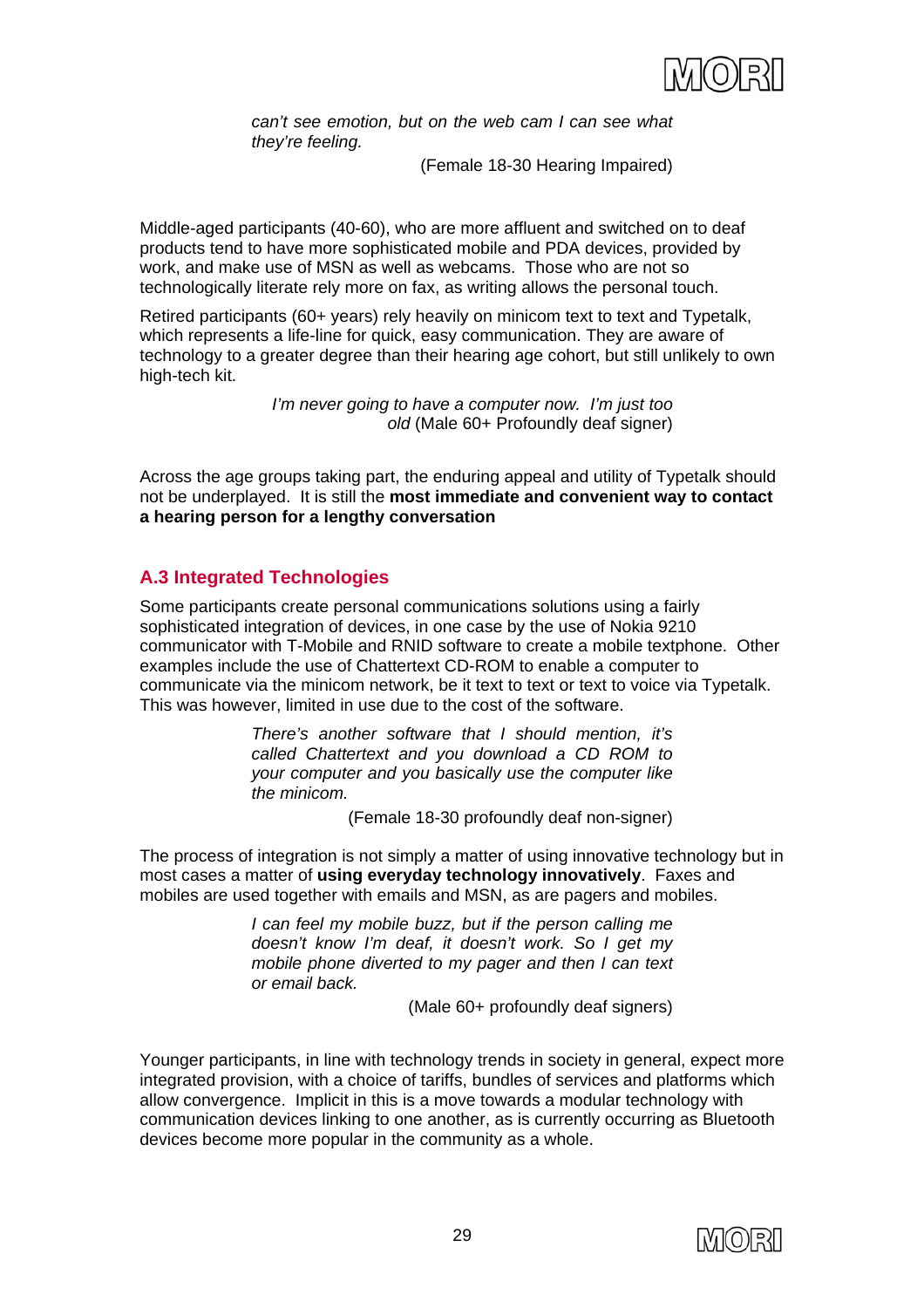

### **A.4 Text and beyond**

The need for text based communication is strong in both the hard of hearing and profoundly deaf participants, but there is an **ambivalent attitude** towards it, which affects perceptions of the Typetalk service.

Text communication has the advantage of bringing signers and non-signers together. It is the only way both groups can communicate across any language divide. In addition, the ability to review past 'conversations' over SMS and email, helps some participants to keep track of their conversations and follow a train of thought.

> *I like to print out my MSN conversations, that way I can keep a record of what's going on with no hassle.*  (Male 60+ profoundly deaf signer) *The text relay goes past so quickly you can hardly read it, let alone remember what it says. (Male 18-30 Profoundly deaf signer)*

On the other hand, for most, text lacks the impact of speech, signing and physical presence. Non-verbal communication is very important to participants and is one of the most effective ways to communicate emotion, something which text cannot emulate. In a practical sense text also presents problems to those whose first language is BSL, and use the grammer constructs of that language rather than English. This can make writing difficult and 'unnatural'.

> *My English isn't clear, I can explain it easily through sign language but in terms of written English, spoken English that's more difficult for me. I was brought up signing so that's obviously my preferred language*  (Male 18 to 30 profoundly deaf signers)

Ultimately younger participants are incorporating a greater visual element to communication with the use of webcams, etc, and they are quick to express a desire for more visual devices.

Response to all the discussion topics and concepts shown indicated a strong belief that **communication is more than just words**. The ideal communication solution would involve a choice of channels. This is not restricted to younger deaf people only.

> *I'd like a television where you can make video phone calls.*

(Female 60+ Profoundly deaf signer)

### **A.5 Minicom kitsch**

Minicoms may be considered 'old technology' by many of the more technology literate participants, but there is still a strong sense of emotional attachment to them. There is even evidence of a wider 'kitsch' value and almost 'retro-cool' value in the way that they are discussed. They may be basic, but they are still essential and familiar communication tools.

In the course of the desk research we discovered a number of web discussion boards which extolled the virtues of the minicom beyond its functionality. There were

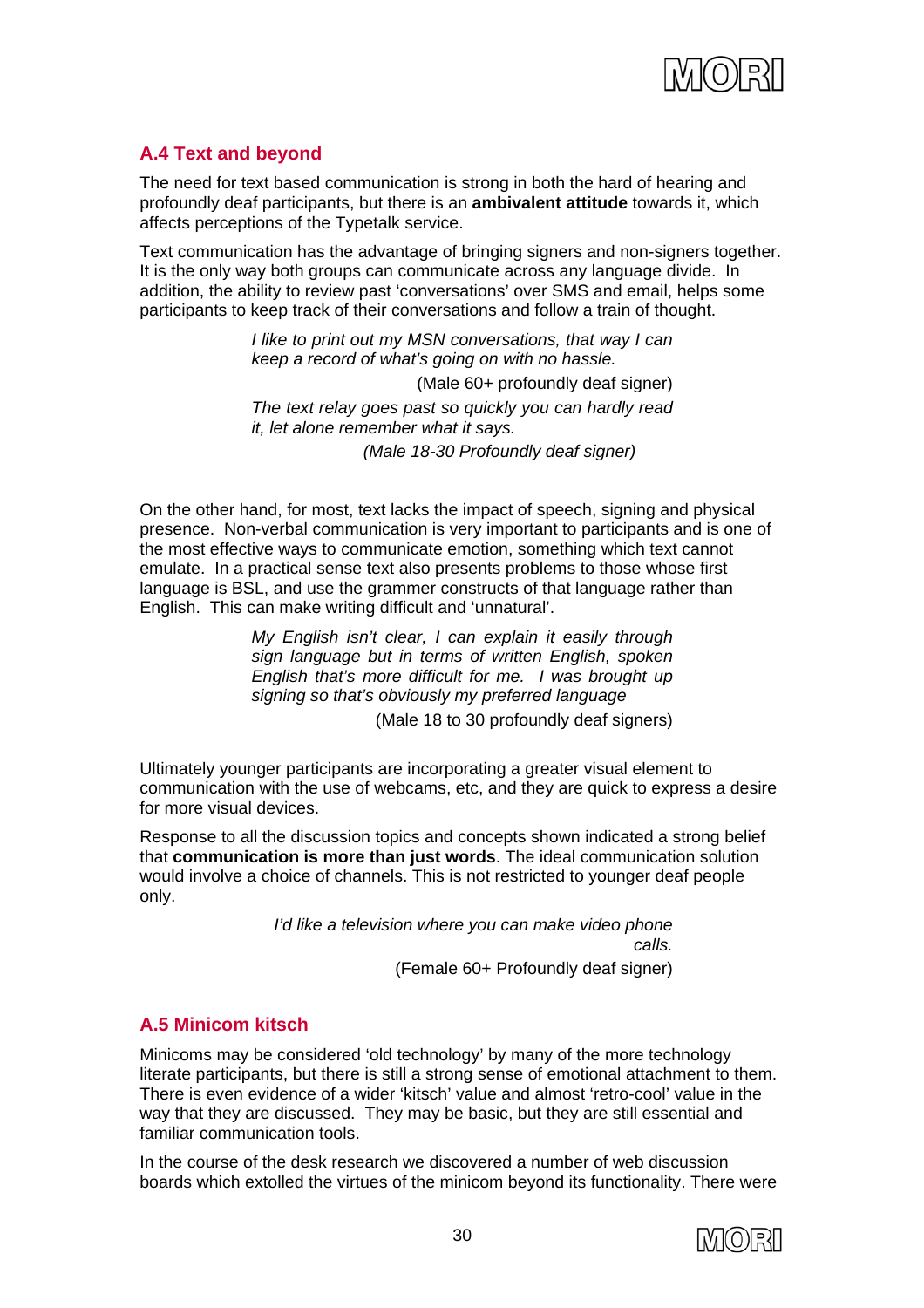

examples of minicom art, paintings and sculptures dedicated to the minicom machine.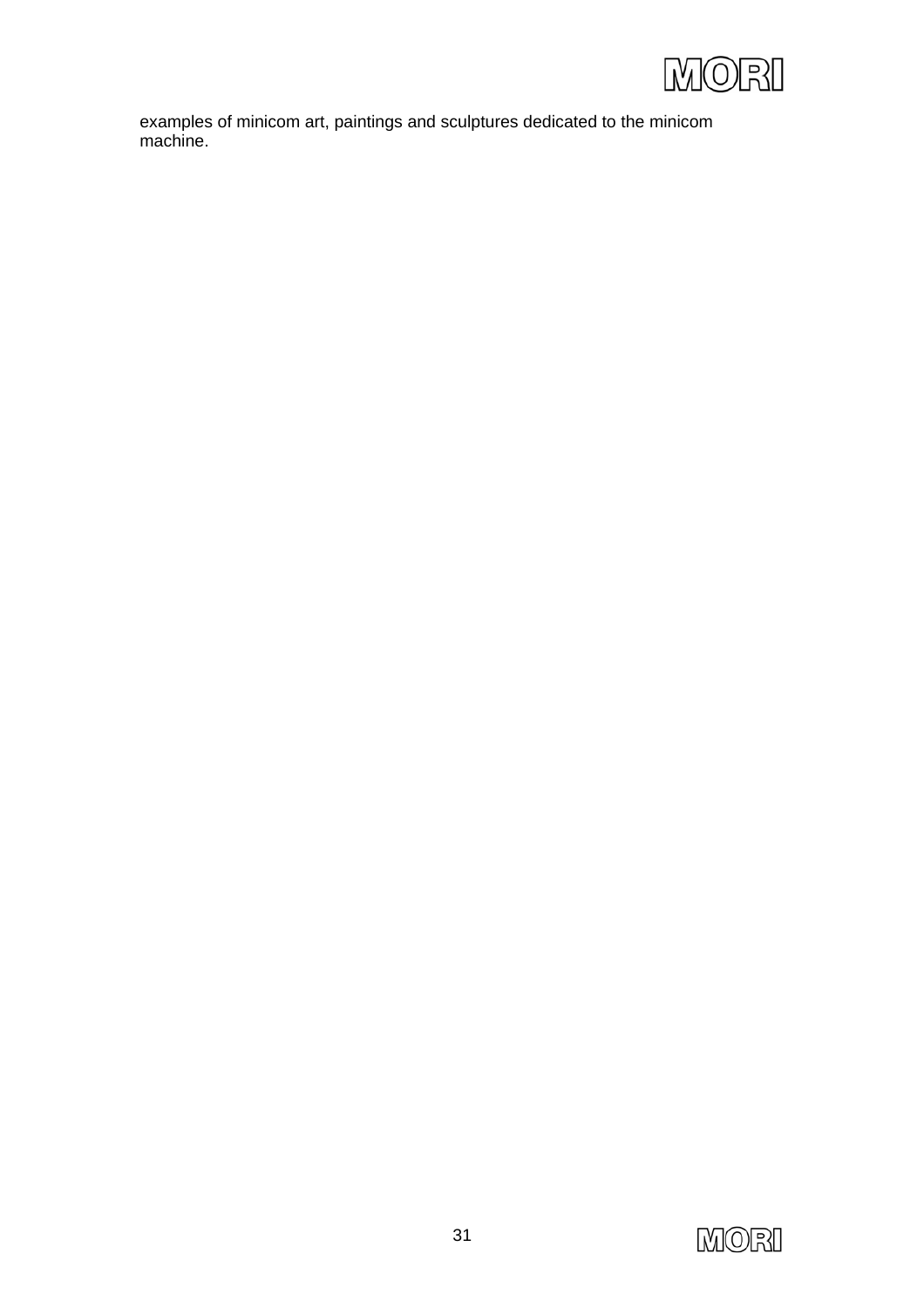

### Annex 2:The Topic Guide

### **Ofcom Deaf and Hard of Hearing Textphone Communications Users Groups and Depths**

### **Objectives**

To understand usage of, attitudes to and perceived benefits of textphone services among users

- In order to identify opportunities for future services
- In order to give guidance on marketing and communication for providers

Specific objectives within this are as follows:-

- Assess the needs of customers when it comes to typetalk services (building on City research)
- Understand usage of, and attitudes, to the current service, and identify gaps in the service in terms of content or communication of provision
- Understand the extent to which customers are familiar with the service, its features; their comprehension of provider's communications
- Investigate the potential for other future methods of enhancing/extending the service (text, SMS, Video, web-based communications)

Signers to be present for deaf group – Hearing Loop for hard of hearing

#### **Introduction Task 1: Group dynamics to warm up participants and get them used to talking with us 15min.**

Tell us something about yourself – going round the room

Name Where do you live? How long have you lived in the area? What work do you do, if any? (part time/full time) Family set-up Number/age of children What would you buy if we gave you £500 and you had to spend it today

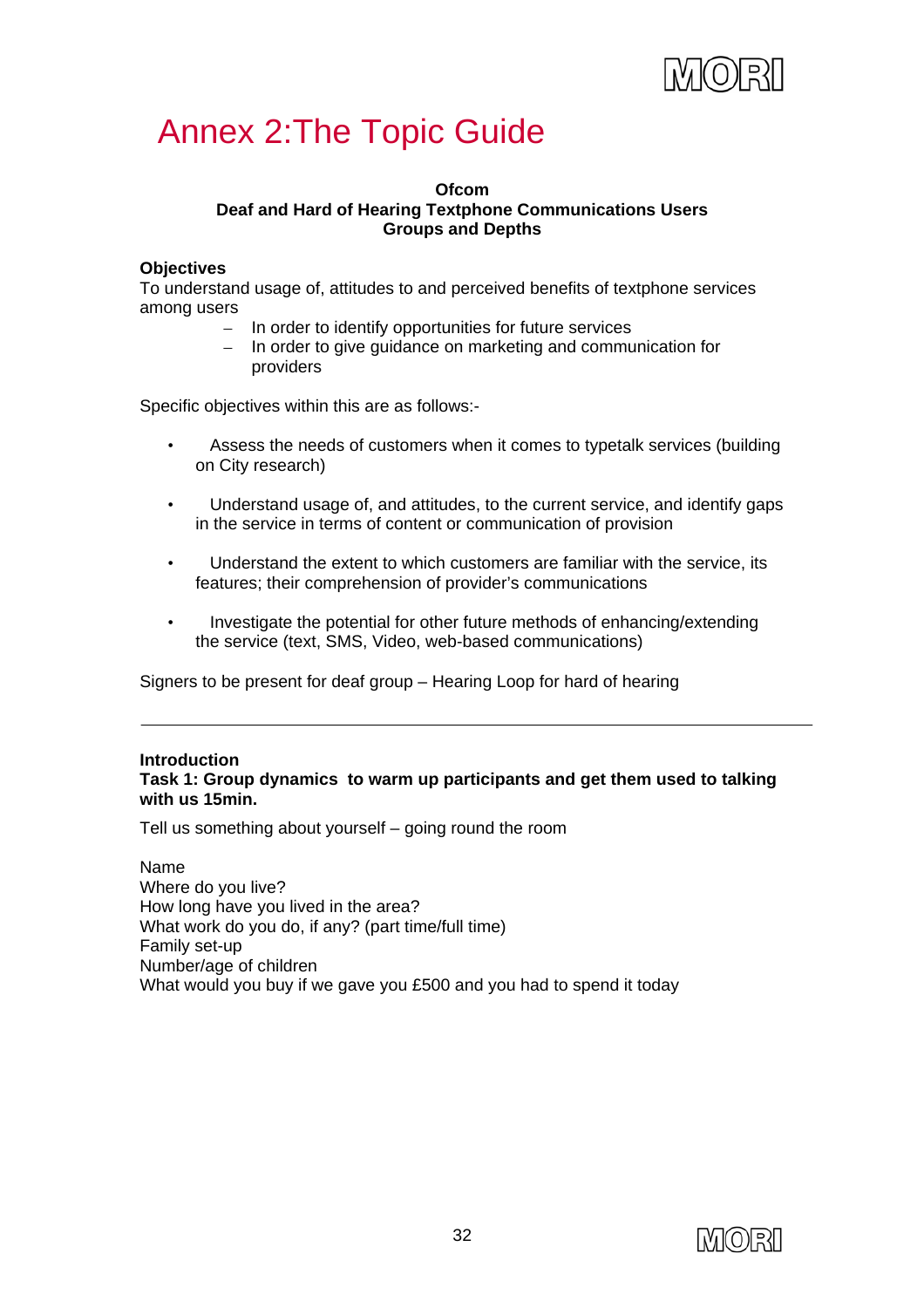

#### **Task 2: Experience of textphone services**

*NB – throughout the discussion, the moderator should play back participants' own language when referring to textphone/Typetalk/TextDirect etc, until we come to the point where we specifically ask them about the name..* 

*The moderator will ask open-ended, laddering questions – we have sought to make the discussion guide as simple and straightforward as possible for clarity. We would aim to use the flip chart and the aid of Signers if present to get as much richness from participants as possible. Participants maybe will want to add notes to the flip chart themselves.* 

### COMMUNICATION *15m*

- What ways do you use to communicate nowadays? Tell me all the different modes and methods, both face to face and **long distance**. *Moderator to collect on flip chart Prompt on textphone, mobile phone, landline, text message, internet and email, if these do not come up. We are focusing in on long-distance modes of communicating*
- Looking at these, what are the good points and the bad points of each? *Moderator to select a few and gather points of view, including textphone – note down on flip chart*
- What are the most interesting ways, and the easiest ways to communicate long-distance? What is it about these ways that you like?
- What has changed in your long-distance communication habits in the last 5 years? What do you think might change in the next few years?

### USING TEXTPHONE SERVICES *20m*

- How much do you all use these textphone services?
- Give me an example of when you have used textphone services. How did it go? What did you like/dislike about it? *Probe on new vs frequent users of service*
- What is textphoning really good for? What is it not good for? *Compare directly with SMS and Internet for younger/most literate*
- Tell me what typically happens in a textphone call. Take me through from the moment you decide to make the call.

*Probing on every point during the call– the reason for calling, the use of handset and display, the operator's first contact, how you decide what to say, the response of the person you are calling, the operator's skilfulness and helpfulness, how long the call lasts, any difficult or funny moments, ending the call, the impressions you are left with of textphone services* 

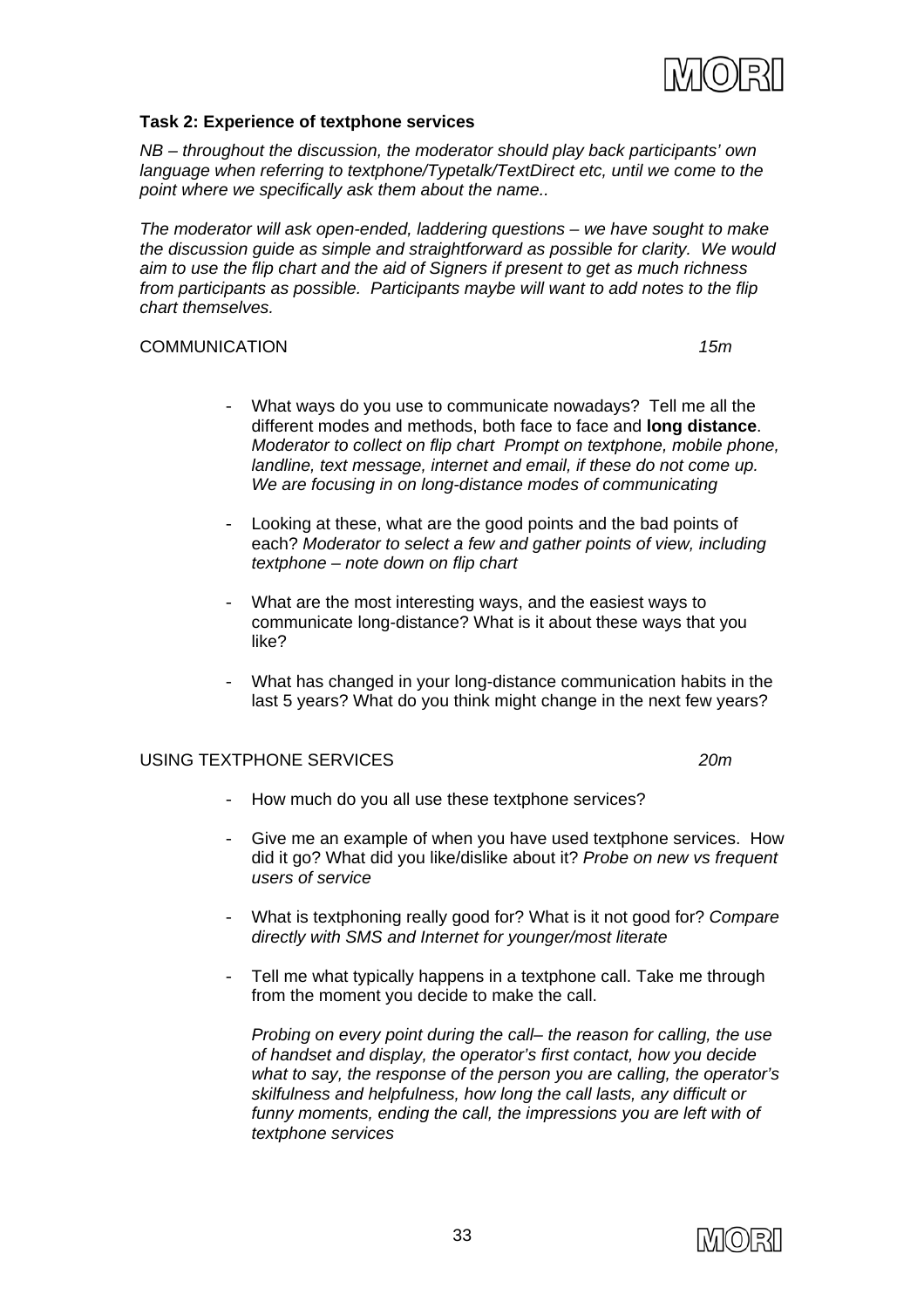

- Now we would like to do a **drawing exercise** – please fill in this drawing with a thought bubble and a speech bubble. This represents the text relay operator – what is she thinking and saying to you? Try to give me a sense of her attitude to you and her attitude to her job. *Hand out drawings – can also reiterate instructions on the flip chart if necessary*

### THE SERVICE PROVIDERS AND THEIR MARKETING/COMMUNICATION *10min*

- Who provides the textphone service?
- What is its name?
- How do you usually pay for it? What services or schemes are available for you? *Prompt to gauge knowledge of 'extras' like Braille, 24-hour service, pizza delivery etc*
- Where did you first find out about the textphone service? Where else have you heard about it? *Collect on flip chart, probe on advertising vs word of mouth*
- How about other methods of long-distance communication for the deaf and hard of hearing – how have you heard about them? *Probe on SMS-only tarriffs, mobile providers' textphone services*
- If you could draw up a list of improvements to this service, what would be on the list *can do this individually on paper, or verbally, whatever is easiest for participants*

#### **Task 3: Response to new concepts**

#### **In this section we have some ideas for new services.** *30m*

*Moderator to show, one at a time,A3 boards with text and pictures. For each:* 

- What do you think of this? *Spontaneous thoughts and response*
- How could you imagine using this for what kinds of calls? *to who, why, tone of voice etc*
- What would be the main things about it you would like
- What could go wrong so that this was not useful *probing on complexity, how difficult it would be to use, old-fashioned vs new and different, how likely the service providers would be to make it work*
- What kind of person would really like this idea and use it all the time; and what kind of person would not really get on with this. *watching out for mention of stakeholder groups who like the video relay, though ordinary consumers like it less*
- How would you imagine you would pay for this

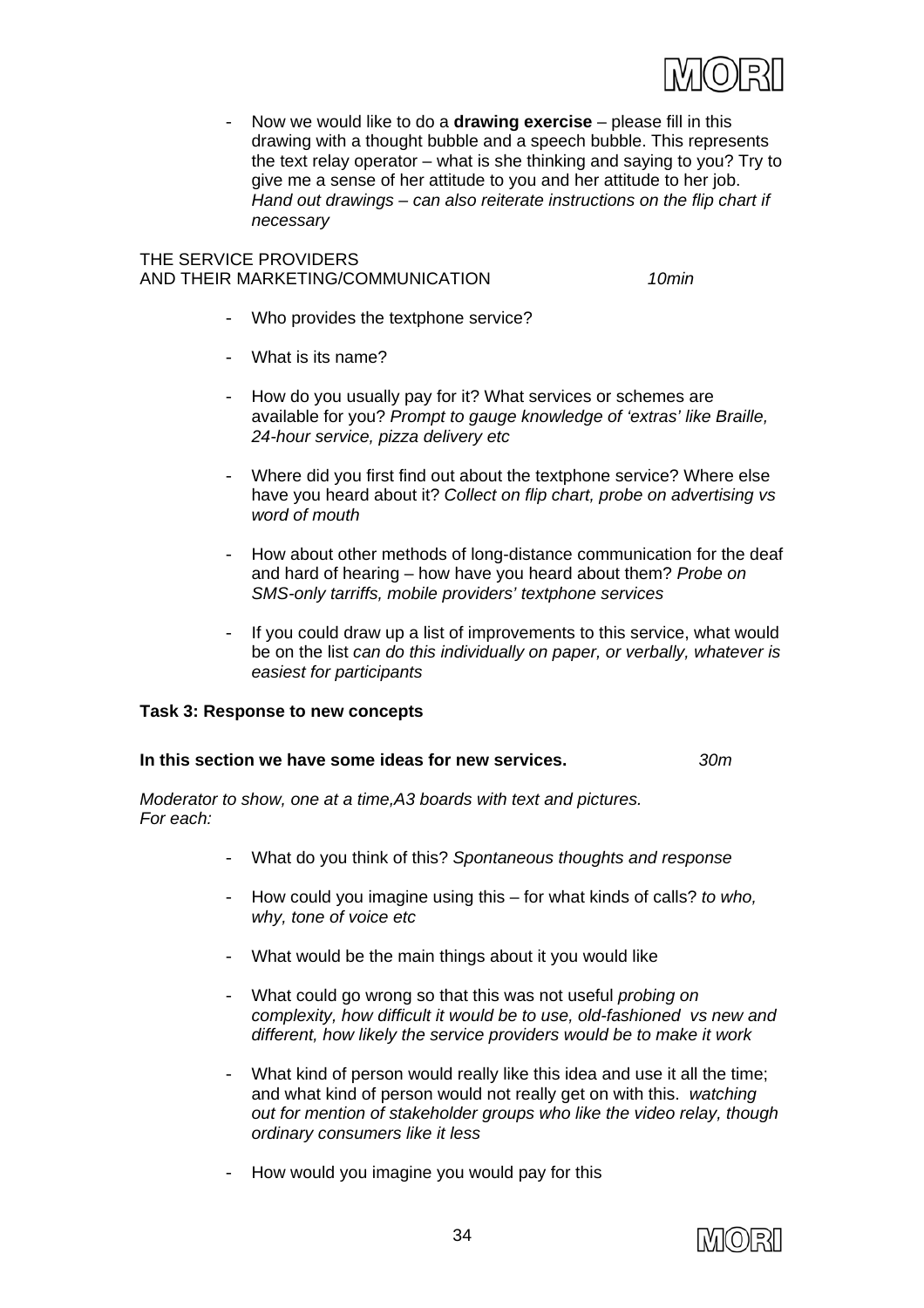

- How easy would it be to get used to *especially web relay with potentially difficult charging system* 

### **And to summarise all 3 ideas**

- Which do you like best
- Which fits best with you and your life
- Which do you think will take off, why
- What would be your final advice to the providers of communications systems - What could they do to make your life better and easier

THANK PARTICIPANTS FOR TIME AND HAND OUT INCENTIVES